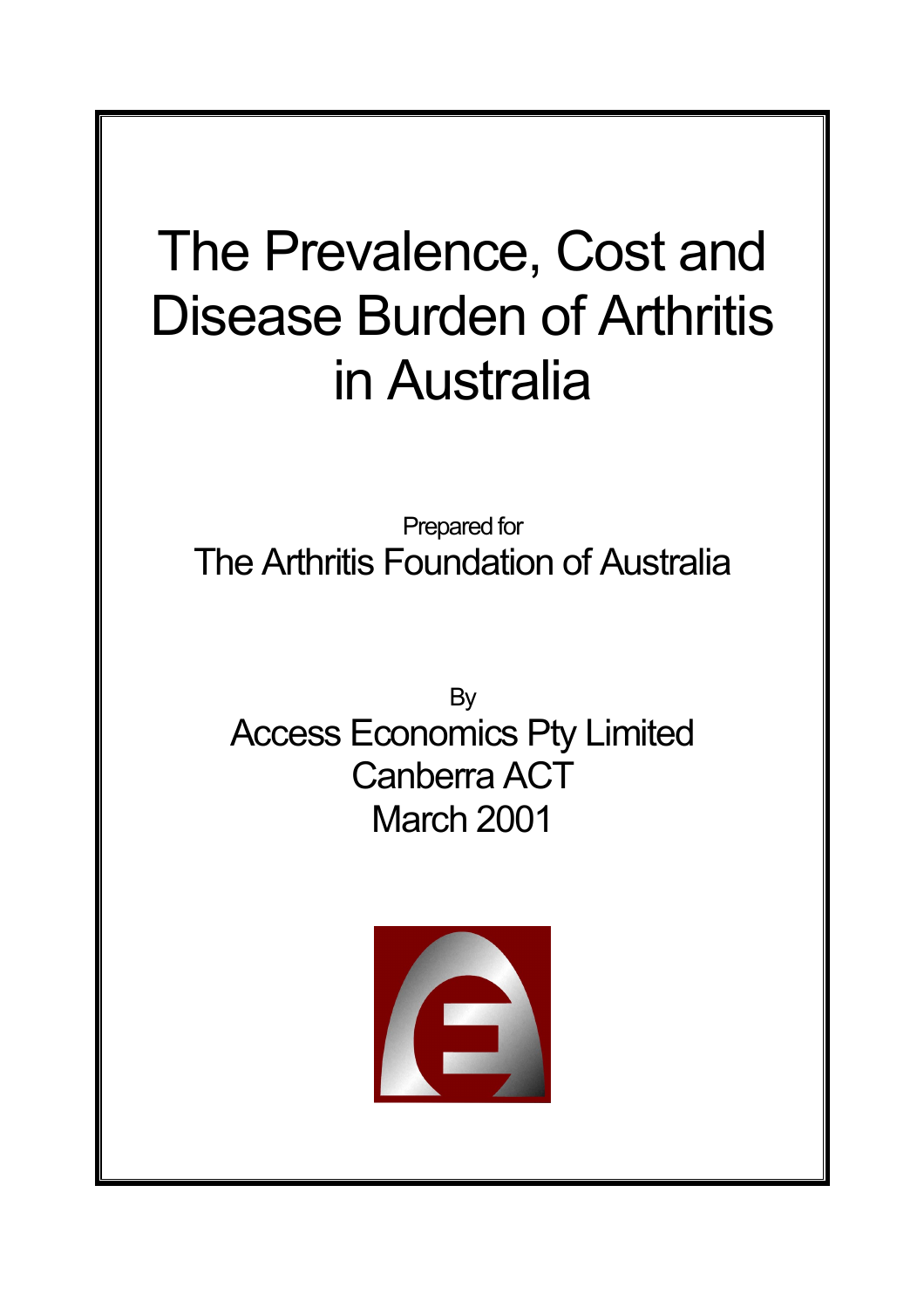# **Contents**

| <b>Executive Summary</b>                                                                                                                                                                                                                | 1                |
|-----------------------------------------------------------------------------------------------------------------------------------------------------------------------------------------------------------------------------------------|------------------|
| 1 Prevalence of Arthritis in Australia [1989] [2010] March 2010 [1989] March 2010                                                                                                                                                       | $\boldsymbol{2}$ |
| What is arthritis?<br>1.1                                                                                                                                                                                                               | $\mathbf{2}$     |
| 1.2 <sub>2</sub>                                                                                                                                                                                                                        | $5\phantom{1}$   |
| 1.3                                                                                                                                                                                                                                     | $6\phantom{1}6$  |
| Detailed results from the 1995 National Health Survey ________________________7<br>1.4                                                                                                                                                  |                  |
|                                                                                                                                                                                                                                         |                  |
| 1.5<br><b>Impact of Treatment Exercise 2008 CONSUMING TREATMENT CONSUMING TREATMENT CONSUMING TREATMENT CONSUMING TREATMENT CONSUMING TREATMENT CONSUMING TREATMENT CONSUMING TREATMENT CONSUMING TREATMENT CONSUMING TREATMENT CON</b> | 9                |
| 2 Costs of Arthritis in Australia                                                                                                                                                                                                       | 10               |
| Costs of Artificial Minimids III Australia<br>Table 1: Summary of the Financial Costs of Arthritis, 2000                                                                                                                                | 10               |
| 2.1 Direct Costs                                                                                                                                                                                                                        | 10               |
|                                                                                                                                                                                                                                         | 11               |
|                                                                                                                                                                                                                                         |                  |
| Table 3: Average Annual Health System Costs per Treated Case (\$) _________________________________12                                                                                                                                   |                  |
| 2.2 Indirect Costs                                                                                                                                                                                                                      | 13               |
|                                                                                                                                                                                                                                         | 14               |
|                                                                                                                                                                                                                                         | 15               |
| 3<br><b>The Burden of Disease</b>                                                                                                                                                                                                       | 17               |
|                                                                                                                                                                                                                                         | 18               |
|                                                                                                                                                                                                                                         | 19               |
| 4.1                                                                                                                                                                                                                                     |                  |
| 19<br>Table 6: Comparison of direct costs of disease and injury, 1993-94                                                                                                                                                                |                  |
| 4.2 Prevalence                                                                                                                                                                                                                          | 19               |
| Chart 3: Reporting of selected conditions                                                                                                                                                                                               | 20               |
| Chart 4: Reporting of musculoskeletal conditions _______________________________                                                                                                                                                        | 20               |
| 4.3 The burden of disease                                                                                                                                                                                                               | 20               |
| Table 7: Leading Causes of Burden of Disease and Injury, 1996                                                                                                                                                                           |                  |
|                                                                                                                                                                                                                                         | 22               |
| 5.1 The United States                                                                                                                                                                                                                   | 22               |
| <b>Canada</b><br>5.2                                                                                                                                                                                                                    | 23               |
|                                                                                                                                                                                                                                         | 23               |
| 5.3 Europe ____                                                                                                                                                                                                                         | 23               |
| United Kingdom_<br>5.4                                                                                                                                                                                                                  | 24               |
| 5.5                                                                                                                                                                                                                                     | 24               |
| 6 The Arthritis Foundation of Australia                                                                                                                                                                                                 | 26               |
| 6.1                                                                                                                                                                                                                                     | 26               |
| An Australian Action Plan for Arthritis And Australian Action Plan for Arthritis<br>6.2                                                                                                                                                 | 26               |
|                                                                                                                                                                                                                                         | 27               |
|                                                                                                                                                                                                                                         | 28               |
| Bibliography<br><u> 1989 - Johann Stein, marwolaethau a bhann an t-Amhain an t-Amhain an t-Amhain an t-Amhain an t-Amhain an t-A</u>                                                                                                    | 28               |
|                                                                                                                                                                                                                                         | 29               |

This report was proudly supported with an educational grant from Amgen. Amgen has had no part in the commissioning or content of the report. y person relying on the information contained in this document.

While every effort has been made to ensure the accuracy of this document, the uncertain nature of economic data, forecasting and analysis means that Access Economics Pty Ltd is unable to make any warranties in relation to the information contained herein. Access Economics Pty Ltd, its employees and agents disclaim liability for any loss or damage which may arise as a consequence of any person relying on the information contained in this document.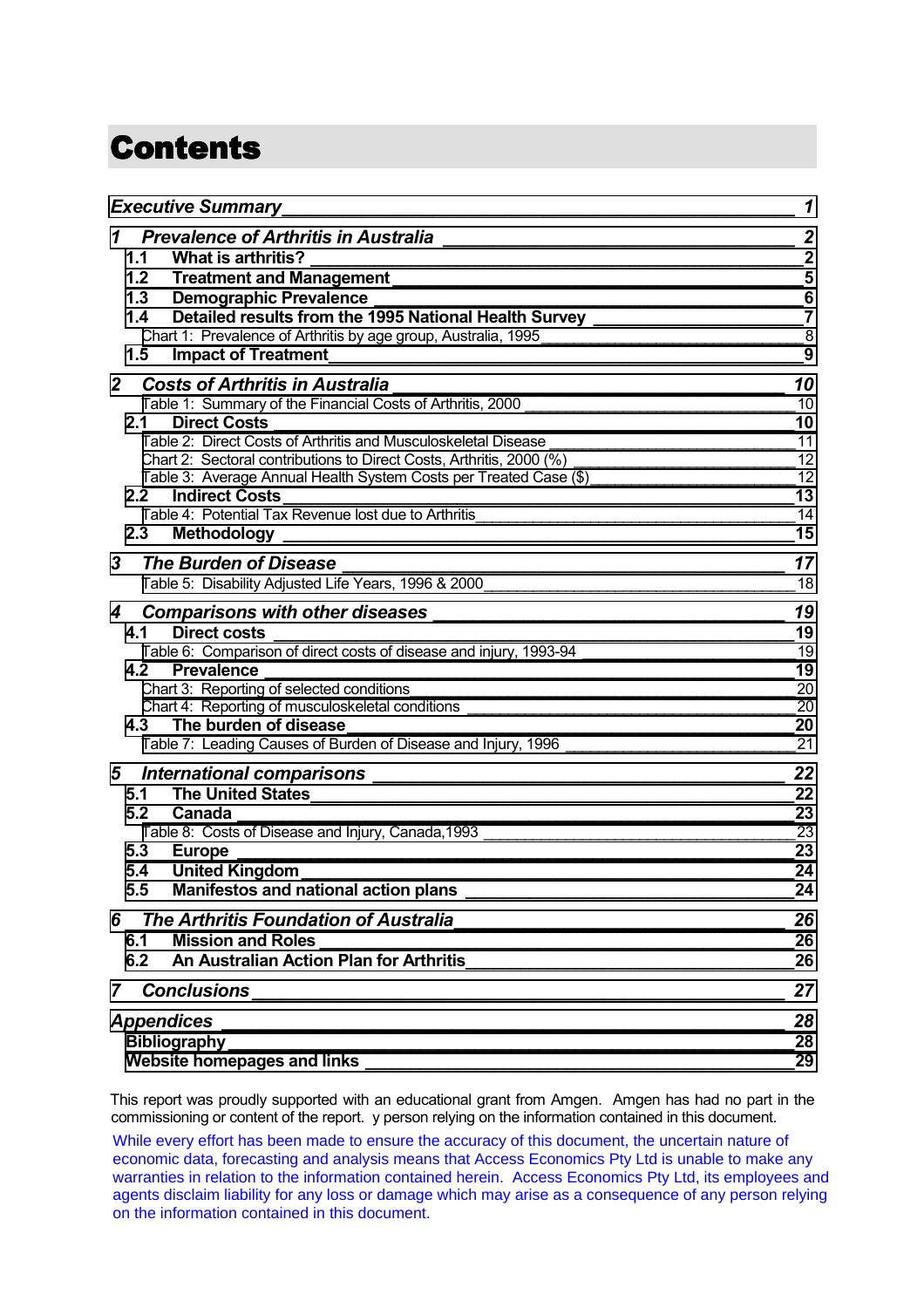# <span id="page-2-0"></span>Executive Summary

- $\triangleright$  Arthritis is Australia's major cause of disability and chronic pain. It affects an estimated 3.1 million people (as at June 2000) or approximately 16.5% of Australians. Women are significantly over-represented—60.4% of all people with arthritis compared with half the population. Almost 60% of all people with arthritis are of working age (15-64 years). Nearly 5% of Australians are taking medication for arthritis, and 1.5% will receive hospital treatment this year. 2% of the population are disabled or handicapped with arthritis. Despite this, there are indications that a not insignificant proportion of people with arthritis go undiagnosed and untreated.
- ¾ Juvenile chronic arthritis affects 4 per 1000 with 3 per 1000 not diagnosed. Juvenile chronic arthritis affects more children than diabetes or cerebral palsy.
- $\triangleright$  Arthritis has a significant economic impact. It affects nearly 11% of the workforce. Rheumatoid arthritis in particular is recognised as one of the major health reasons for leaving work early. Arthritis is responsible for nearly 1.8 million days of reduced activity and about 213,000 days off work or school each year in Australia.
- $\triangleright$  The overall financial cost of arthritis in Australia is enormous—approaching \$9 billion (1.4% of gross domestic product) in 2000.
- $\triangleright$  The direct, health system costs of prevention and treatment are estimated at about \$2.24 billion in 2000. Of that, \$900 million (41%) are hospital costs. Each year, arthritis accounts for 8.5 million GP visits, 2.2 million specialist visits and 1.4 million visits to other health practitioners. Research accounts for only 0.9% of direct costs. The direct (health system) costs of arthritis are similar to those of cancer and far greater than those of diabetes or asthma.
- ¾ The indirect costs—including loss of earnings and lost production due to premature retirement—are estimated at triple the direct costs (\$6.72 billion).
- $\triangleright$  Estimates of the burden of disease—in which the burden is expressed in terms of the years of healthy life lost—indicate that over 80,000 years of healthy life are lost to arthritis every year, thus making arthritis one of the "top ten" causes of disease burden, ahead of both diabetes and asthma. Most were years of life lost due to disability (YLD), although over 3,000 years of life are lost each year due to premature death (YLL). Among the various types of arthritis, rheumatoid arthritis in particular reduces the lifespan of patients. Osteoarthritis alone is the fourth largest contributor to years lost due to disability and the third largest source of disability burden (YLD) for women (behind depression and dementia).
- $\triangleright$  Compared to other sources of disease and injury in Australia, more people report arthritis than hayfever, headaches and high blood pressure. In terms of patient reporting, it is also more prevalent than five of the six National Health Priority areas (asthma, injuries, mental disorders, diabetes and cancers).
- $\triangleright$  As the population ages, we are seeing a growing burden of arthritis—to the individuals, their families, their voluntary carers, the health system, the social welfare system, the labour market and the economy. The World Health Organisation has identified musculoskeletal disease as an "epidemic" and is committed to an awareness plan. In Australia, arthritis should receive greater public policy attention, including the development of a National Action Plan.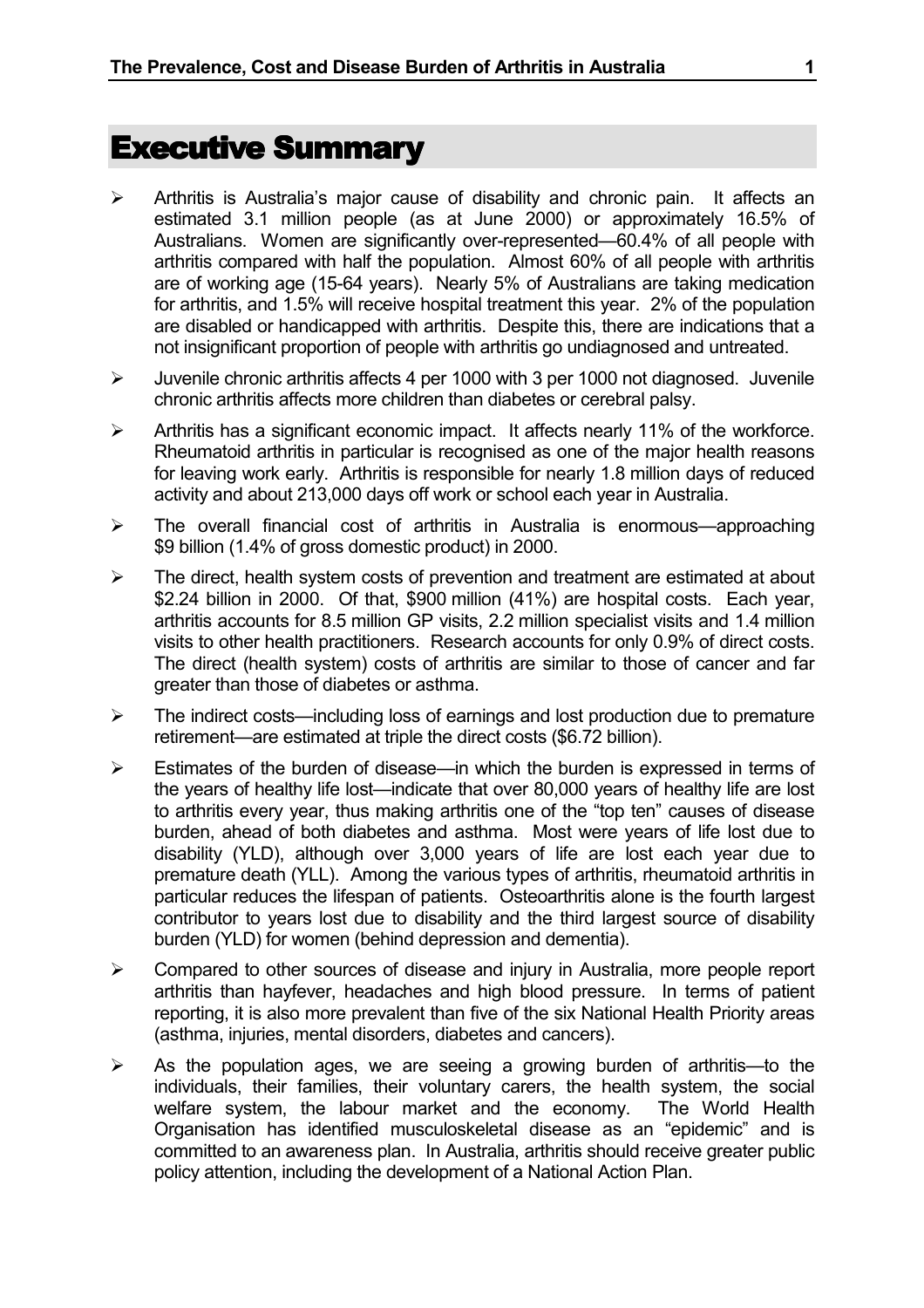# <span id="page-3-0"></span>1 Prevalence of Arthritis in Australia 1 Prevalence of Arthritis in Australia

### **1.1 What is arthritis?1**

Musculoskeletal disease is the major cause of disability and handicap in Australia, and arthritis is the most prevalent form of musculoskeletal disease. 'Arthritis' is a general term that refers to disorder of one or more joints. There are more than 100 known types of arthritis, of which five account for 90 per cent of cases—osteoarthritis (OA), rheumatoid arthritis (RA), fibromyalgia, systemic lupus erythematosus and gout. One peculiarly Australian form of arthritis—Ross River virus—is increasing in incidence with global warming.

It is well known that the incidence of arthritis increases with age, but the incidence of juvenile arthritis is not nearly as well appreciated.



#### **Osteoarthritis (OA)**

Osteoarthritis is the most common form of arthritis, affecting around 5-10% of the total population—particularly women. It develops when articular cartilage (the smooth covering over bones in the joints) starts to break down, usually as a result of trauma, aging or failure of joint repair and maintenance mechanisms. Degradation of the cartilage can be associated with underlying bone damage, thickening and bone-on-bone friction. Symptoms include stiffness, pain and tenderness in the joints and surrounding muscles and ligaments, possibly with fatigue, reduction in motor skills, and deformities. The most common pattern of joint involvement in OA involves the major weight-bearing joints such as the hips, knees or lower spine, with neck and hands<sup>2</sup> also being frequently affected sites. There is no single cause for OA, with identified risk factors including: being overweight, advancing age, low socio-economic status, hereditary factors, chronic stress across joints or joint trauma (such as in sports injuries) and other metabolic or inflammatory disorders. Because of the gender differences in incidence, hormones (especially oestrogen) are suspected to have a relationship to OA, but there is conflicting evidence.

 $\overline{1}$ Access Economics is indebted to Associate Professor Les Cleland of the University of Adelaide for assistance with the description of arthritis, and its treatment and management.<br><sup>2</sup> OA of the hands is a distinct sub-type of OA and very common in women. Unlike the gradual onset of other types

of OA, this type can begin suddenly and painfully. It is progressive and causes classic deformities of the fingers with enlarged joints.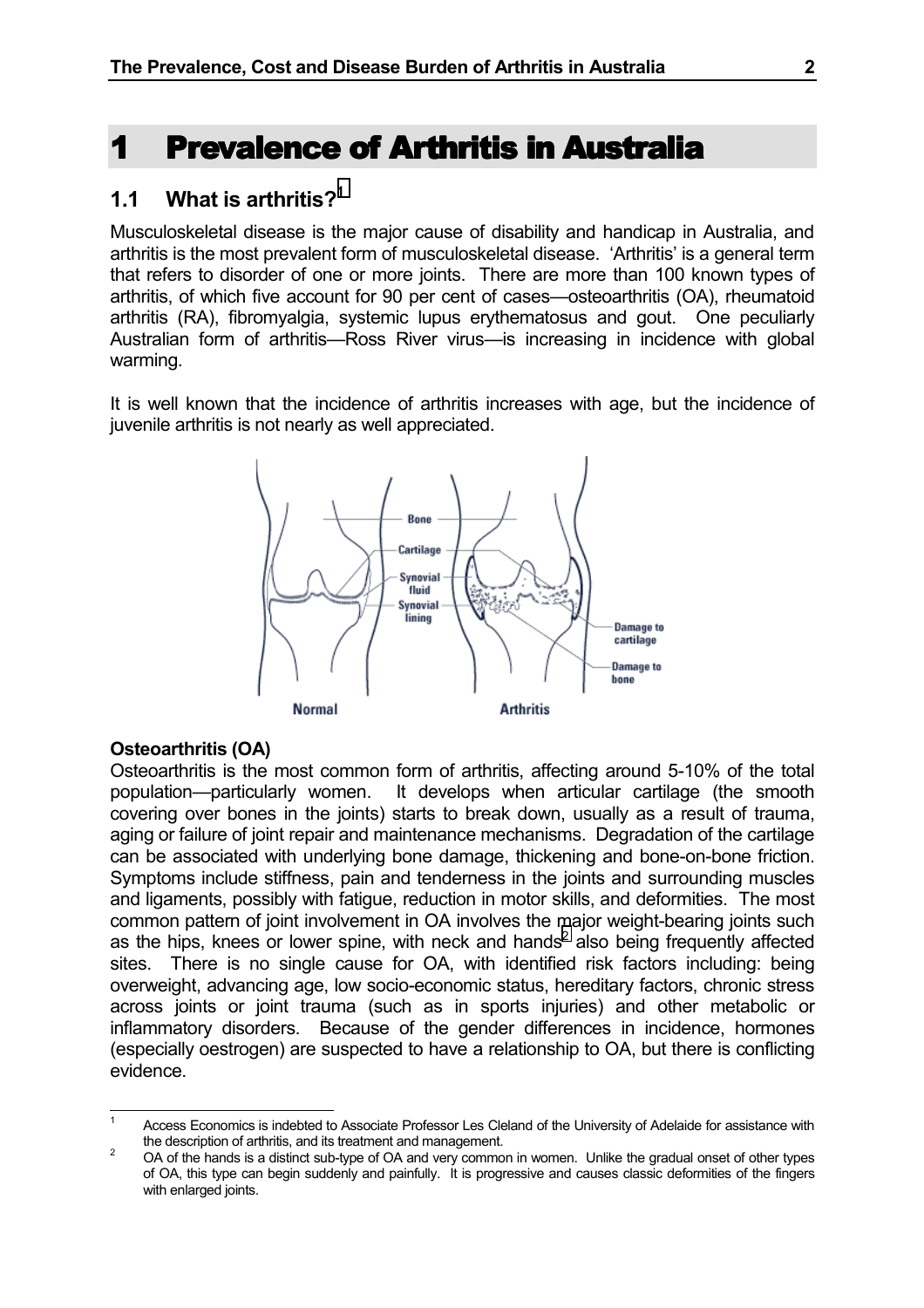#### **Osteoporosis—not arthritis**

Osteoporosis is a non-arthritic disorder, not to be confused with OA. It is a condition in which the bones lose calcium, become fragile and tend to break more easily, and usually affects people over 40, mostly women as hormonal changes accompanying menopause accelerate the loss of calcium.<sup>3</sup>

#### **Rheumatoid Arthritis (RA)**

Rheumatoid arthritis affects around 2-3% of the population, again with greater incidence in women. It is a progressive disease, with onset most likely between 25-50 at a time when people are active in the workplace or family care roles. RA is characterised by inflammation within joints that serves no evidently useful purpose and which damages joint structures. The synovial membrane that lines joints is thickened and an over-production of synovial (joint) fluid occurs. The joints become painful, swollen, stiff and, as the process continues, deformed from damage to the cartilage and



other soft tissue.<sup>4</sup> Other symptoms include fatigue, interrupted sleep, weight loss, anaemia, nodules (in 30% of people), ulcers, atrophic skin, muscle weakness, impaired joint function and inflammation of the heart, lungs, eyes, nerves, blood vessels and lymph glands. There is significant morbidity and mortality (over half of patients will have to reduce significantly or stop work after ten years of the disease).

Like OA, RA is multifactorial in origin (genetic, hormonal, environmental and other factors). Family history is a key risk factor. Hormonal influences are evident with pregnancy associated remissions, a lifelong protective effect of pregnancy, and never having children conferring risk. Other possible contributing factors include race, diet, trauma, and 'triggering agents' (most likely bacteria or virus). Climatic conditions can exacerbate discomfort.

#### **Fibromyalgia**

Fibromyalgia (previously known as fibrositis) is a condition in which discomfort is widespread and felt within the muscles and ligaments, which may be tender. Damage to joints or other tissues is not a feature. A common association with sleep dysfunction and irritable bowel symptoms suggests an underlying neural irritability. Fatigue, feelings of demoralisation and seemingly insoluble life stresses may be part of the picture. Fibromyalgia is to be distinguished from 'soft tissue rheumatism' which refers to irritation or inflammation of structures such as ligaments and the synovial sacs (bursae) that lubricate tendon movement.

#### **Systemic Lupus Erythematosus**

Systemic Lupus Erythematosus (usually abbreviated to lupus or SLE) is a chronic inflammatory autoimmune disease of the connective tissues. It affects the skin especially in sun exposed areas such as the cheeks, which become red and scaly—and various internal organs (kidneys, heart, lungs and brain can all be affected by inflammation and subsequent scar tissue). Lupus often causes general fatigue,

 $\overline{3}$ <sup>3</sup> Bones comprise a hard outer shell covering a less dense tissue resembling honeycomb. When osteoporosis develops, the outer bone 'shell' becomes thin and weak, and the 'honeycomb' develops large holes, weakening the bones and increasing the risk of fracture. Serious complications can result, particularly for hip fractures.<br>4 Queensland Arthritis Foundation, www.arthritis.org.au/rheuarth.html , also for RA diagram.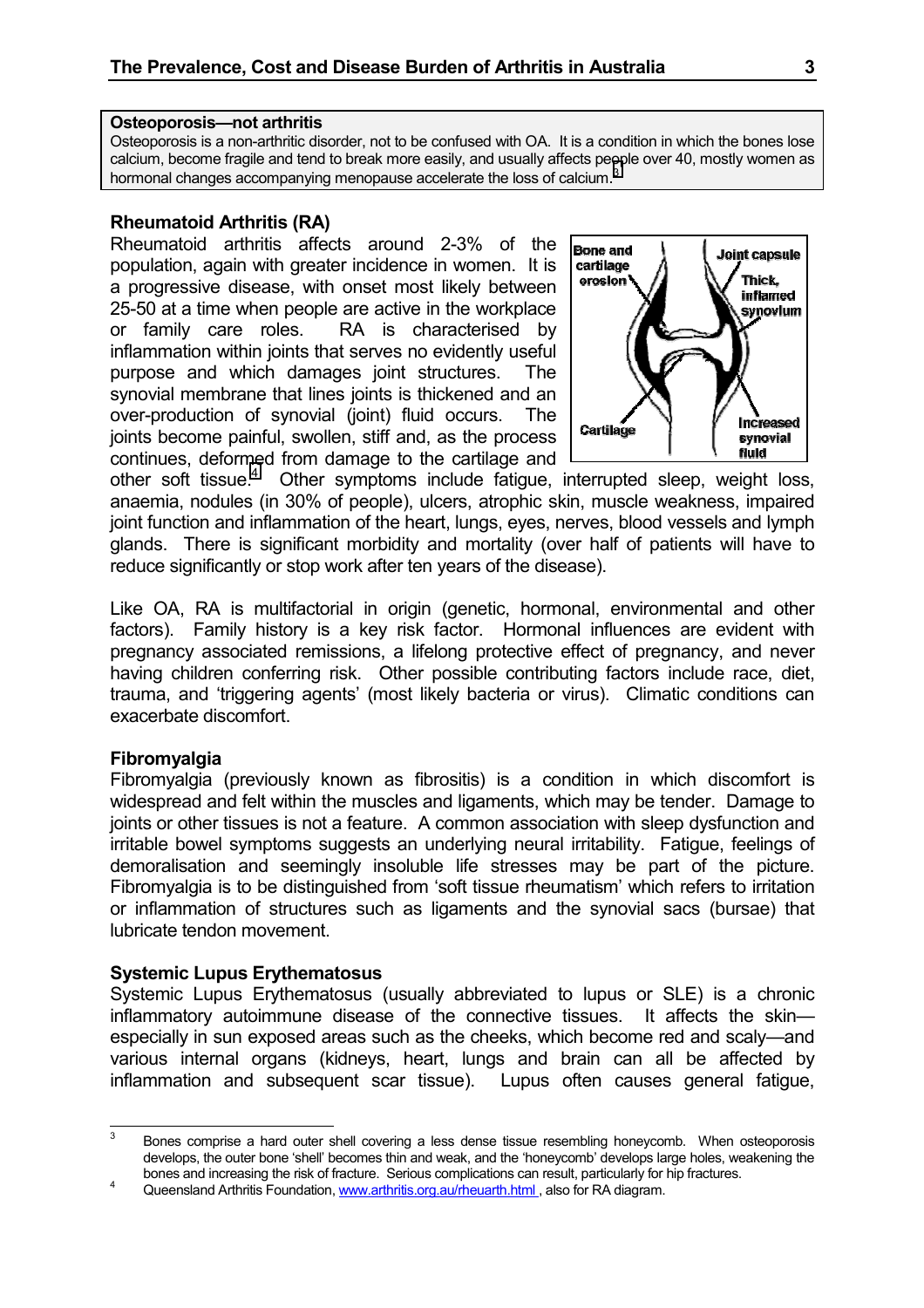tiredness, loss of concentration and memory. Internal organ involvement can lead to organ failure and death.

#### **Gout**

Gout is caused by the reaction of defence cells in joints to the presence of uric acid crystals. Uric acid (a.k.a. urate) is a by-product of the breakdown of the purines in the body. (Purines are components of the genetic template (DNA) and of certain messenger substances within cells.) Gout is characterised by severe acute attacks of joint pain and swelling, which typically affect joints such as the big toe, the ankle, knee and elbow. An excess of urates can also cause kidney damage, including the formation of stones.

#### **Ross River virus**

The mosquito-transmitted Ross River virus and the similar Barmah Forest virus cause epidemic polyarthritis—acute arthritis in many joints causing severe aches and pain. Viral arthritis does not usually damage the joints like RA, but the arthritis and fatigue can sometimes last for years before the joint returns to normal. Symptoms include chronic fatigue, rashes, severe headaches, impaired concentration and memory as well as depression. There is no specific treatment or vaccination, although scientists are working to develop a vaccine.

#### **Juvenile Arthritis (JA)**

Juvenile arthritis can resemble adult RA but other distinctive patterns also occur. JA is one of the most prevalent and chronic illnesses amongst children. Earlier Australian epidemiological studies indicated that the prevalence of JA was in the range 0.6 to 1.1 per 1,000. However, a study of 2,300 12-year olds has indicated a prevalence of 4 per 1,000, of which 3 per 1,000 were not previously diagnosed<sup>5</sup>. JA has a higher prevalence than juvenile diabetes or cerebral palsy. While some patients go into remission, others battle the symptoms lifelong, and many go untreated because of lack of recognition of early symptoms.

#### **Living with Arthritis—Kerry's Story**

Kerry Daley developed arthritis when she was 10 years old, with pain in her feet and hands. Kerry experienced years of undiagnosed symptoms, as her mother was told that "*people under 40 don't get arthritis*". She was frequently absent from school including the whole of Year 11, with a month of that year spent at St Vincent's Hospital in Sydney. Kerry had a number of operations, including one hip replacement at 24 and the other at 26, wrist fusions in both hands and knuckle replacements. Now 36, she manages pain and flare-ups by avoiding physical exertion and stress and "*separating my mind from my body*". She lives in a single level house with lever taps, remote controls and a brother who lives close by who can visit to mow lawns, change light-bulbs and open jars. There are a myriad of things she just cannot do. If her hip dislocates, she can knock the phone off the hook and a call goes through to her neighbours to call an ambulance. Kerry retired from a successful but tiring career in the motor industry to study science at the University of Western Sydney, as a step towards her goal to work in RA research. Kerry's prognosis is for twisted useless hands, shoulder joints that won't allow arms to be lifted above the head, a neck that won't support her head, and reduced life expectancy. She comments: "*When you appear happy and trying to live a 'normal' life, people think you're not really sick. But you're continually being knocked down and getting back up again, and you just have to cope*."6

 $\overline{5}$ 

<sup>&</sup>lt;sup>5</sup> Manners, P. et al, (1996).<br><sup>6</sup> Kerry's story drawn from Garvan Research Foundation (1998), p6.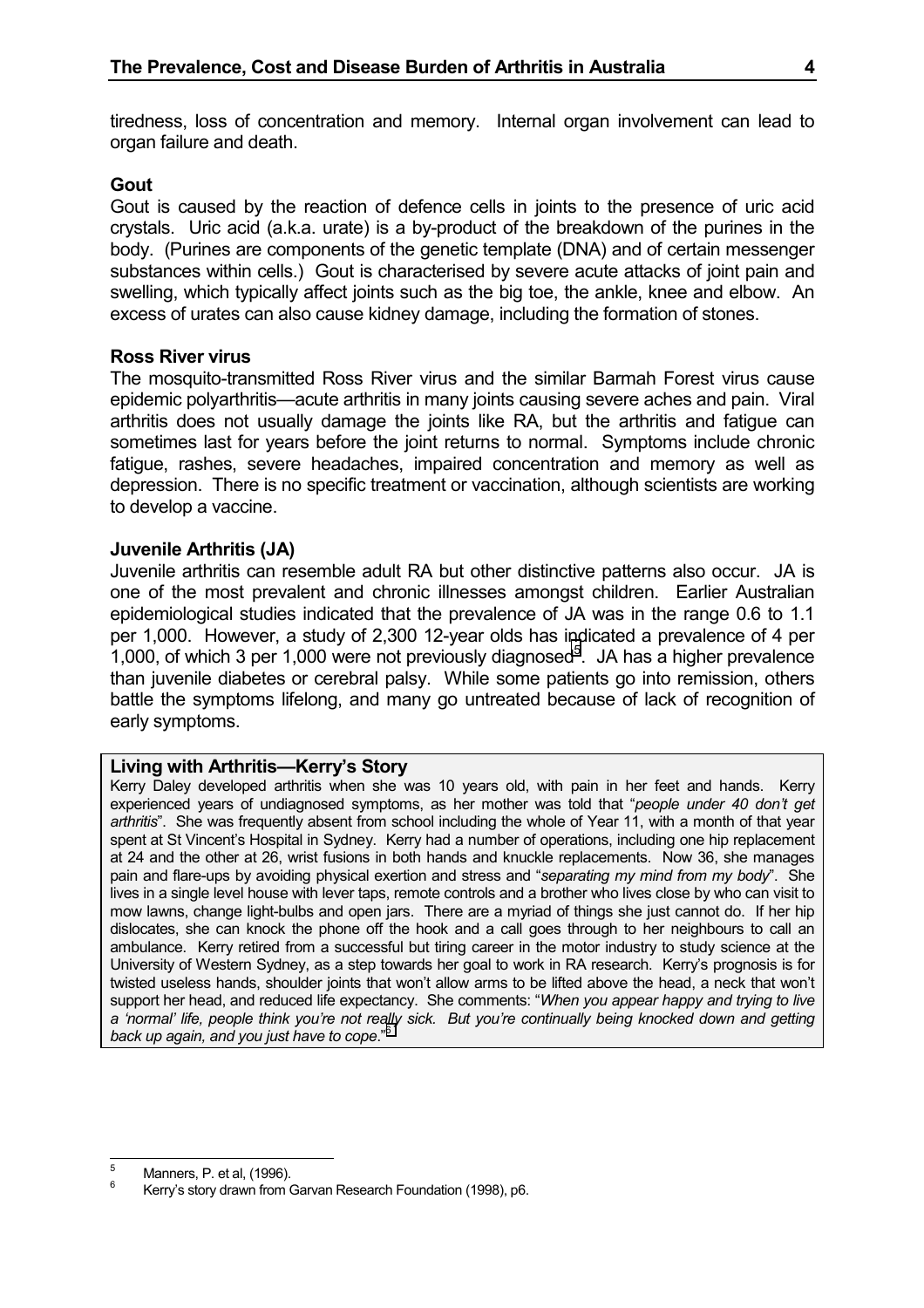### <span id="page-6-0"></span>**Other forms of Arthritis and related musculoskeletal disorders**

Other types of arthritis include ankylosing spondylitis (which mainly affects young men), spondyloarthritis, psoriatic arthritis, scleroderma, bursitis, tendonitis, carpel tunnel syndrome, polymyalgia rheumatica, dermatomyositis, and Reiters Syndrome.

## **1.2 Treatment and Management**

Treatment and management of arthritis is multi-pronged:

- 1. **Drugs**: Medications are aimed at reducing pain, increasing mobility and slowing the progression of inflammation. Over-the-counter drugs include analgesics and  $NSAIDS$  (non-steroidal anti-inflammatory agents).<sup>7</sup> Prescription drugs include COX-2 inhibitors—a new class of medicines including Celebrex and Vioxx. In RA, methotrexate is the mainstay of treatment with concurrent use of other drugs, such as Plaquenil and sulphasalazine providing addition benefit. Corticosteroids are very potent anti-inflammatory drugs that are invaluable in the management of life threatening inflammation. Patients vary in their responsiveness and tolerance to drugs and treatment will often need to be individualised. Topical therapies include lotions and creams with capsaicin or wintergreen.
- 2. **Surgery**: Orthopaedic surgery can be undertaken to strip the thickened inner lining of inflamed joints (synovectomy) or to resurface with artificial materials joints that have failed due to full thickness cartilage loss. Problems following joint replacement surgery can include infection (early or late) and a late inflammatory reaction to wear particles shed by implanted components that leads to loosening of the implant and secondary joint failure. While surgical revision of failed artificial joints is possible, the procedure is more difficult than primary joint replacement.
- 3. **Physiotherapy and exercise**: These therapies can be used to strengthen muscles, maintain joint mobility and position, improve heart and lung fitness, reduce stress, control weight, improve sleep and contribute to overall wellness and coping strategies. Exercise programs include hydrotherapy, walking, aerobics, dancing, as well as more specifically localised exercises.
- 4. **Alternative and adjunctive therapies**: Many 'natural' treatments are marketed and used by arthritis sufferers. Some have been well tested in clinical trials such as fish oil in RA and glucosamine in OA. Numerous other 'natural' therapies are used, such as herbal remedies, acupuncture, yoga, tai chi, and magnet therapy. While they are generally harmless, benefit has not always been rigorously demonstrated and can often be costly.
- 5. **Diet**: Being overweight is associated with OA, while RA sufferers tend to be underweight. Maintaining a healthy balanced diet can be complicated by medications, difficulty in preparing meals, and metabolic changes associated with the disease for which some foods must be avoided (eg, foods high in purines in gout) while others are recommended (eg, fish containing omega 3 fatty acids with RA). Supplements and referral to dieticians is sometimes useful.
- 6. **Aids and modifications**: Arthritis sufferers can purchase a variety of tools specifically designed to maximise independence and quality of life, from kitchen

 $\overline{7}$ NSAIDs are used by about 13 million Americans to manage arthritis pain, but result in 107,000 hospitalisations for gastro-intestinal complications from the drugs. There are also an estimated 16,500 NSAID-related deaths per year in the US (see www.drdonnica.com/display.asp?article=164&pg=5).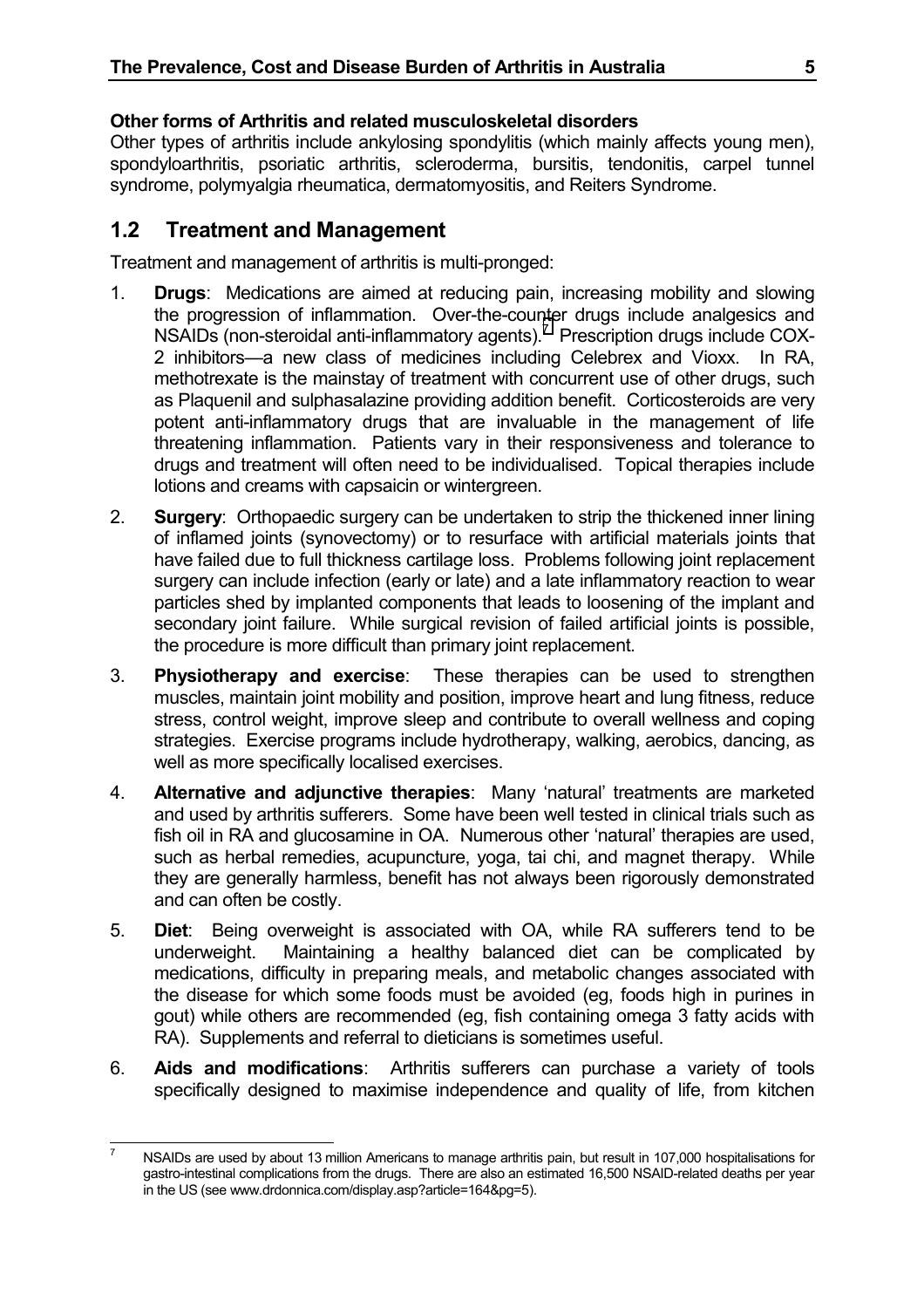<span id="page-7-0"></span>gadgets and exercise aids to walking frames and wheelchairs. Houses may need to be modified as the disease progresses, or nursing home accommodation sought.

7. **Psychological support and occupational therapy**: Daily pain, stress and fatigue can lead to anger and depression, as well as relationship difficulties. A spouse, partner or care giver is often a vital support. Referral to a psychologist or counsellor can help, as can group therapy or occupational therapy. Arthritis Self Help Programs and Chronic Disease Self Management Programs have been appropriately evaluated and allow people with the condition to acquire skills and knowledge and to manage their condition. Studies show those who took the programs compared with those who did not demonstrated significant improvements in exercise, cognitive symptom management, communication with physicians, self reported general health, health distress, fatigue disability and social/role limitations. They also spent fewer days in hospital, and there was a trend toward fewer outpatient visits and hospitalisations. The data (from the USA) show the programs yield a cost to savings ratio of approximately 1:10 and many of these results persist for three years. $8$  These programs are available from the arthritis foundations throughout Australia (1800 011 041)

#### **Arthritis and Depression Links**

"*The costs associated with musculoskeletal health problems include psychological and social detriments well as financial expenditure… Those who work in the field encounter instances of psychological disturbance, severe social disruptions, marital breakdowns and even suicides in which musculoskeletal disorders and associated disabilities are significant contributing factors*." 9 Between 14% and 27% of adults with RA are depressed, compared with only 5% of the general population. Psychologist Gail Wright, who researches the emotional and physical costs of arthritis in Missouri, notes that over 50% of people with RA have to make some changes in their work schedule, so financial pressures set in. More than 70% of people with arthritis cannot participate in recreational activities and their transportation can be limited because driving or sitting for long periods is painful. Another stress factor is the uncertainty about what is going to happen, as the disease can progress to varying degrees of severity. These stresses, together with additional family pressures and pain, contribute to the higher rates of depression. In terms of the physiological links between arthritis and depression, Susan Buckelew, a US psychologist and fibromyalgia researcher, notes the neurotransmitters that control pain for fibromyalgia also modulate psychological distress and, as a result, many physicians now think that these conditions may be linked. Arthritis and depression also may have a hereditary component, but no specific gene has been identified for either disease. Awareness of the link between depression and arthritis is being raised through publications for patients, primary care physicians and rheumatologists. Treatment for the disease can include treatment for associated depression.<sup>1</sup>

# **1.3 Demographic Prevalence**

It is estimated that as at June 2000, there were some 3.1 million Australians with arthritis, representing approximately 16.5% of the population.

This estimate is a little higher than that obtained from projecting the results of the 1995 National Health Survey:

- The ABS estimated that in 1995, 4.8 million Australians (or 26.5% of the population) suffered from musculoskeletal disease;
- Arthritis accounted for 2.66 million of these (14.7% of the population); and
- Applying the 1995 National Health Survey indicators of the prevalence of arthritis by age and gender to the year 2000 results in a projection that 15.4% of the

 $\mathbf{a}$ 

<sup>&</sup>lt;sup>8</sup> Outcome data reported in Lorig, K.R. et al. (1999).<br><sup>9</sup> Department of Health and Family Services et al. (1997), p10.<br><sup>10</sup> Missouri Arthritis Rehabilitation Research and Training Center (1997), *Depression and Arthritis* www.hsc.missouri.edu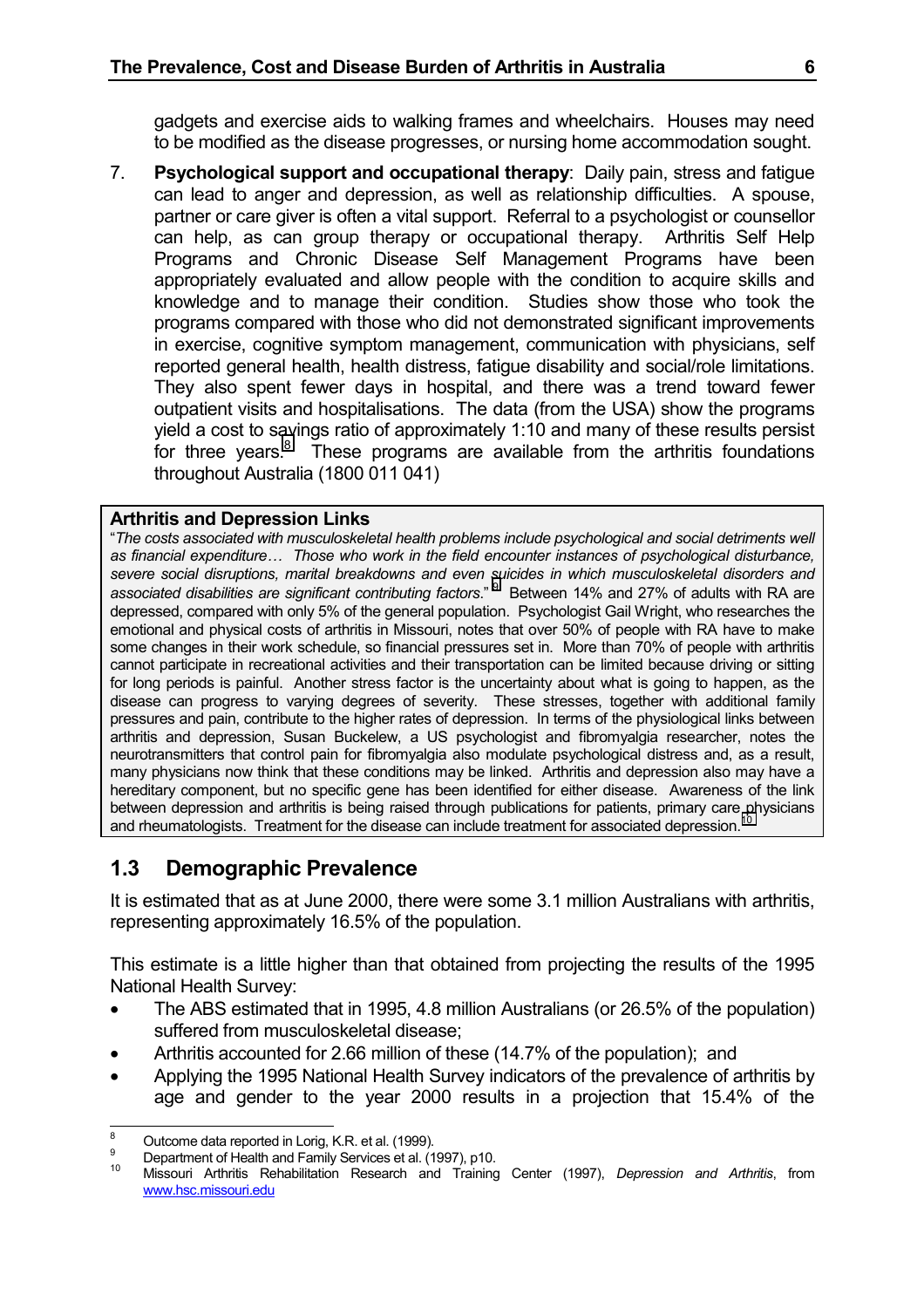<span id="page-8-0"></span>population, or just under 3 million Australians, were affected by arthritis in the year 2000.

The National Health Survey<sup>11</sup> is a respected, valuable and important source of health data for Australia. There are several good reasons, however, for estimating the prevalence of arthritis to be a little higher than that revealed by the National Health Survey, including:

- 1. The National Health Survey is a survey of households. It picks up those who *report* health conditions. Under-reporting of a health condition may occur because the condition is undiagnosed, because the condition is not recognised by the patient for what it is, because the patient regards the condition as sensitive and is unwilling to reveal it, or because the patient is in denial in regard to the condition.
- 2. Some arthritic disorders such as systemic lupus erythematosus (ICD-9 category 710.0), spondylosis and spondylitis (ICD-9 categories 720, 721.2-721.9) in the residual category 'other diseases of the musculoskeletal system and connective tissue' rather than in the 'arthritis nec'<sup>12</sup> category.

Although it is difficult to adjust scientifically for these measurement issues, the lifestyle and environmental similarities between Australia and other similar OECD countries would indicate that we should not expect the prevalence of arthritis in Australia to be markedly at variance. The prevalence of arthritis is estimated at 18.4% in the USA, approaching 16% in Canada and 14% in Europe and the UK. Australia would have 3.5 million people with arthritis if prevalence were at US levels. International comparisons are addressed in more detail in Section 4, Context.

# **1.4 Detailed results from the 1995 National Health Survey**

Of people reporting arthritis in  $1995^{13}$ .

- 1.16 million (43.7%) suffered OA and 476,516 (17.9%) suffered RA;
- almost all (98%) suffered 'chronic' arthritis (more than 6 months); and
- 355,509 (13.4%) were classified as disabled or handicapped.<sup>14</sup>

In terms of the age-sex profile of the disease, the National Health Survey revealed that:

- 1.61 million (60.5%) of arthritis sufferers were women and, in particular:
	- ♦ 64% (nearly two thirds) of both RA and OA sufferers were women.
- Although 40% of people with arthritis were over 65, there was also a significant proportion of younger patients—2.1% of 15-24 year olds and 5.2% of 25-34 year olds suffered arthritis. In total, 214,682 people aged under 35 had arthritis. Over half (52.8%) of Australians in the 75+ age group had arthritis (see Chart 1).

 $11$ The National Health Survey is conducted periodically (every 6 or 7 years) by the Australian Bureau of Statistics. Past surveys were conducted in 1989-90 and 1995. The next National Health Survey will be conducted during

<sup>2001</sup> with results expected late 2002, with a further survey scheduled for 2004-05.<br>
nec—not elsewhere classified<br>
ABS data from National Health Survey, 1995.<br>
<sup>14</sup> Impairment—organic disturbance, anatomical loss or damage. impairment. *Handicap—*disadvantage experienced by an individual because of impairment and disability. World Health Organisation (1986).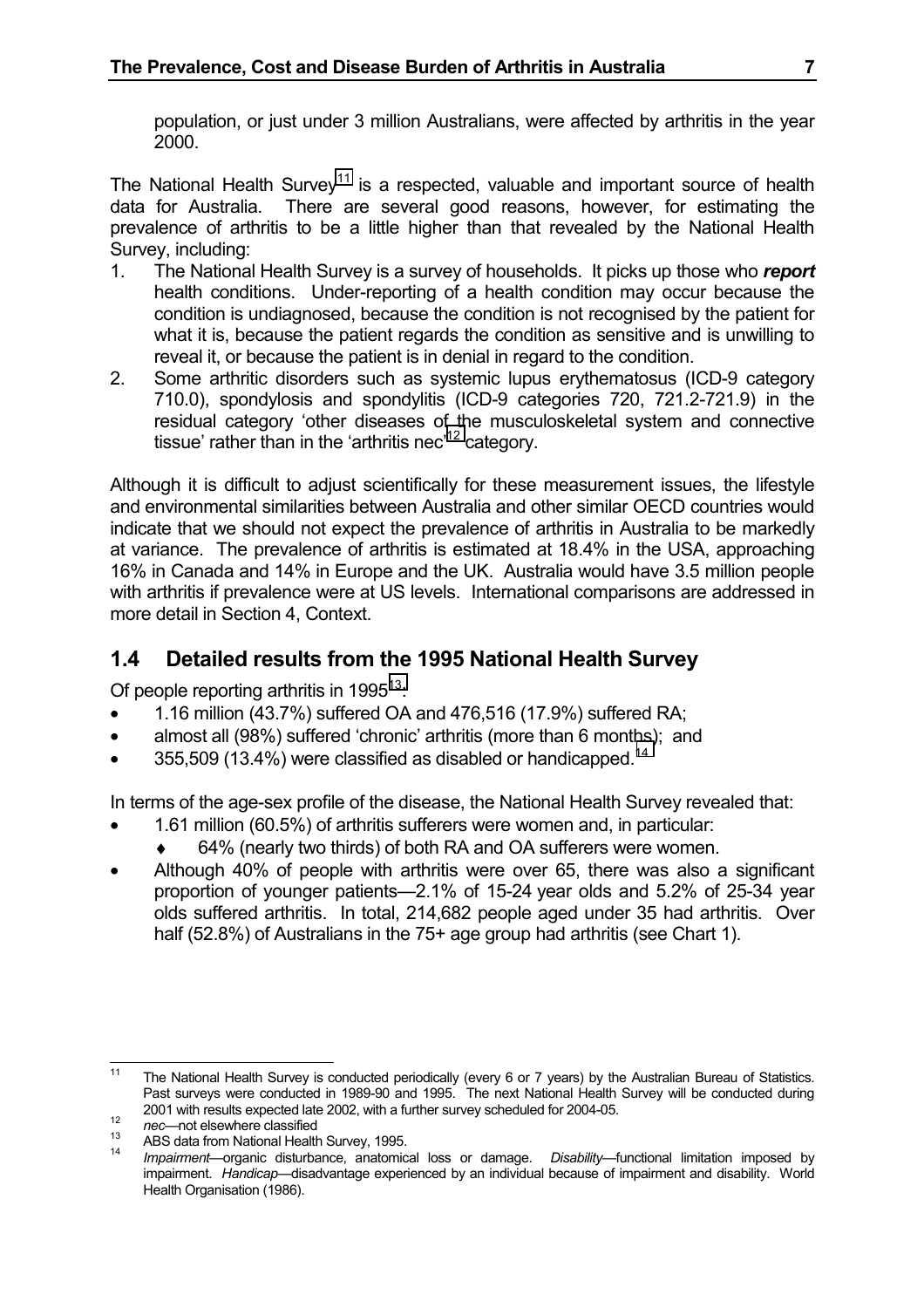<span id="page-9-0"></span>

### **Chart 1: Prevalence of Arthritis by age group, Australia, 1995**

The National Health Survey also revealed the significant impact of arthritis on the Australian workforce:

- of those aged 15-64 who were in the workforce, there were 862,748 or 10.7% with arthritis;
- however, 13.1% of this age-group in the total population reported arthritis; the under-representation of arthritis sufferers in the workforce indicates that arthritis is a significant cause of people leaving the workforce;
- some 167,253 people in the 15-64 (working) age group were defined as disabled or handicapped by the disease;
- arthritis accounted for 8,201 cases of days off work (or school) and 67,319 cases of days of reduced activity in the two weeks prior to the National Health Survey;
- while people with arthritis are found in all income ranges, the most numerous income group was those with income in the range \$9,999 to less than \$19,999. This supports the hypothesis that arthritis contributes to low incomes; and
- arthritic prevalence was higher in rural and remote areas (16.4% of the population of those areas) compared to capital cities (13.8%).

There has also been an increase in the number of people suffering arthritis or rheumatism as long term conditions, from 5.7% of the population (785,000 people) in 1977-78 to 11.5% (1.96 million) in 1989-90 and up to 12.6% (2.27 million) by 1995.15 Given falling fertility rates and higher life expectancy, together with the concentration of the condition in older age groups, the proportion of Australians suffering arthritis is likely to continue to rise as the population ages. The so-called "baby boomer" effect will ensure a quite marked aging of the Australian population over the next 25 years. While there is some divergence of opinion among demographers, if the birthrate continues to fall and

 $15$ As a result of classification and methodological changes in the 1995 National Health Survey, data for arthritis and rheumatism are not considered directly comparable with earlier data, so these figures should be used with caution.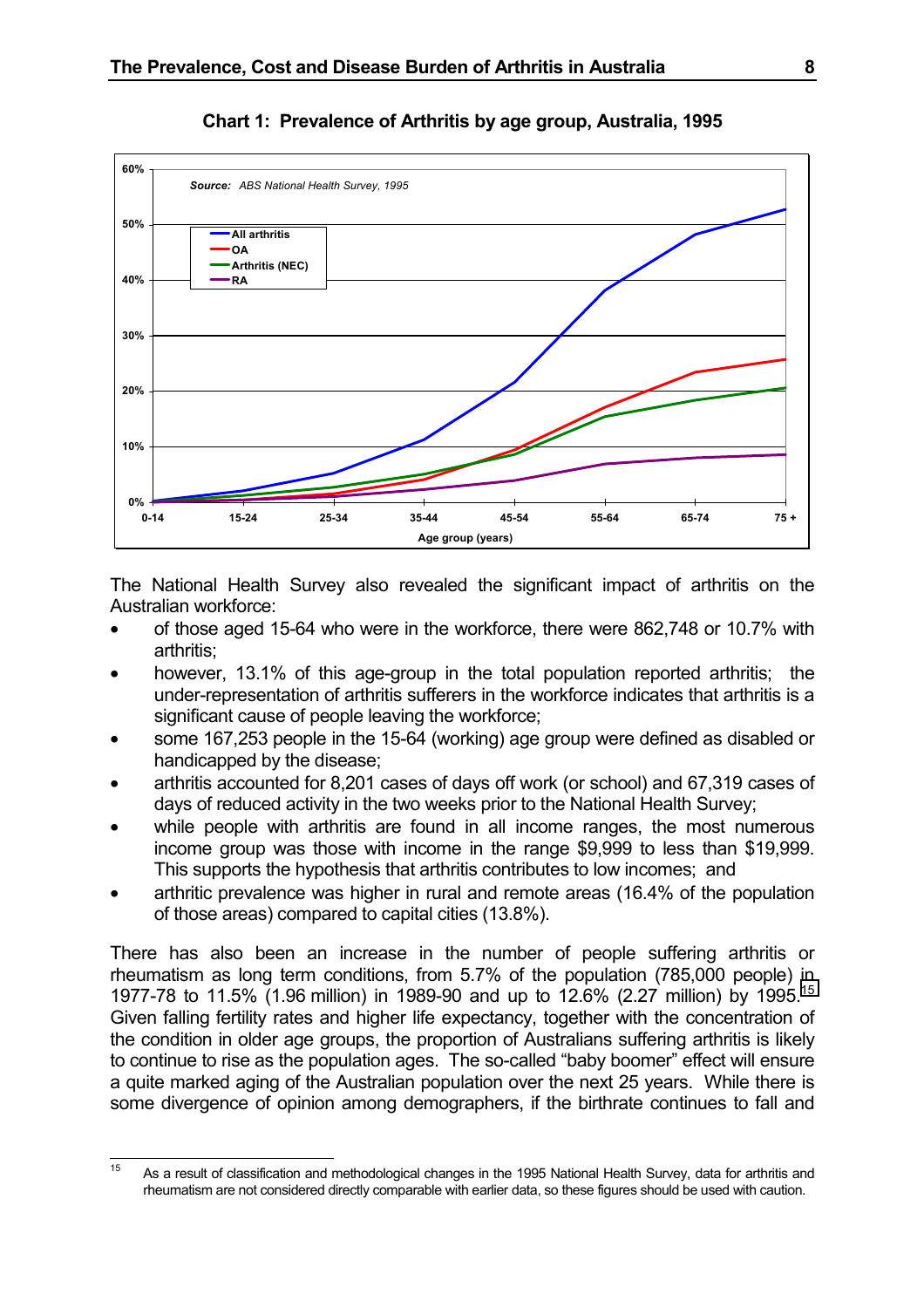<span id="page-10-0"></span>life expectancy continues to rise, the population will continue aging into the middle distance.

# **1.5 Impact of Treatment**

The Australian Institute of Health and Welfare (AIHW) note that the total prevalence of RA and OA (16.1% of reported conditions) is substantially higher than the treated prevalence (only  $4.3\%$ ).<sup>16</sup> This indicates that a large number of arthritis sufferers have not sought contact with health services or health professionals according to the 1995 National Health Survey results. Nonetheless, the data indicates that arthritis is one of Australia's most significant diseases in terms of treatments.

Arthritis and musculoskeletal disease generally are leading causes of visiting a doctor, of prescriptions, of allied health consultations and of nursing home residency. In the two weeks prior to the National Health Survey, arthritis was related to:

- 760,694 sufferers (29%) taking medication;
- 93,622 people (3.5%) visiting a doctor—sometimes multiple times, so that in total there were 325,670 GP visits and 86,254 specialist visits;
- 53,646 patients (2%) consulting other health professionals;
- 1,463 (0.1%) patients being hospitalised;
- 9,712 casualty, outpatients or emergency patients (0.3%); and
- 2.437 day clinic patients (0.1%).

Compared with other types of disorders, musculoskeletal disorders were:

- the second most common reason for hospitalisation (exceeding childbirth and antenatal) and for visits to casualty, outpatients or emergency (behind injuries and poisoning);
- the second most common reason for visiting a doctor (behind respiratory disorders ie, colds and flu primarily);
- the third most common reason for using medication (behind respiratory disorders and circulatory disorders); and
- by far the most common reason for consultation with other health practitioners.

 $16$ Mathers, C. and Penm, R. (1999), p21 and Table 12.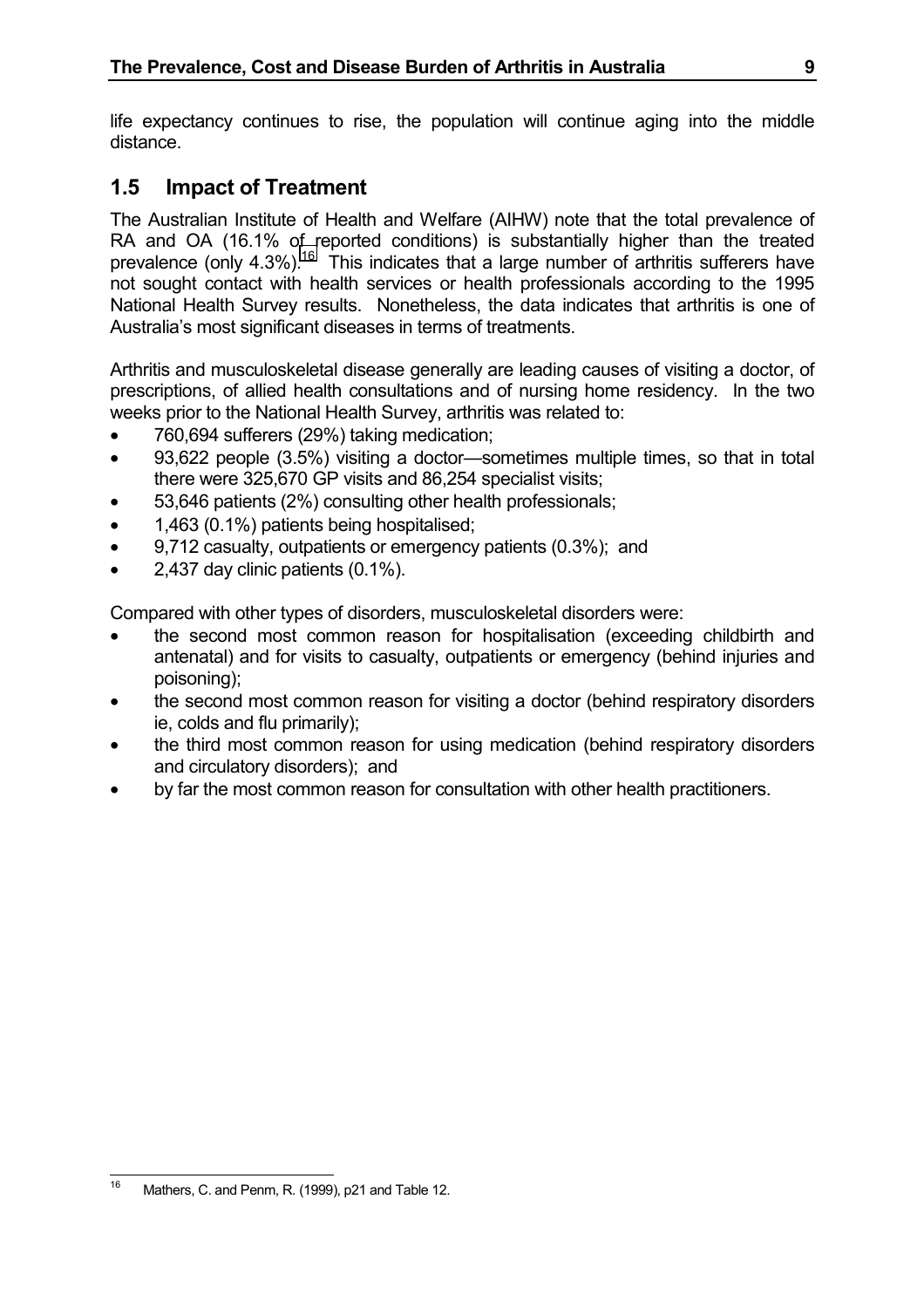# <span id="page-11-0"></span>2 Costs of Arthritis in Australia

There is more than one way of estimating the burden of a disease. This section presents estimates of the financial cost of arthritis to the community. Section 3 reports a very different, non financial methodology developed by the Australian Institute of Health and Welfare (AIHW) based on international burden of disease studies. In that methodology, the burden of disease is measured in terms of Disability Adjusted Life Years (DALYs)—a measure of the number of years of healthy life that are lost as a result of the mortality and morbidity associated with a disease.

In 2000, arthritis costs were estimated by Access Economics to total almost \$9 billion, equivalent to 1.4 per cent of gross domestic product (GDP) or \$469 per Australian. Of this total, the direct costs of health services to prevent, diagnose and treat arthritis were estimated at \$2.2 billion (0.35 per cent of GDP or \$117 per Australian) while the indirect costs were estimated at \$6.7 billion (1.06 per cent of GDP or \$352 per Australian). Table 1 provides more detail.

| <b>Direct costs</b>                           | \$A million | % GDP | \$ per capita |
|-----------------------------------------------|-------------|-------|---------------|
| Hospitals                                     | 900         |       |               |
| Nursing homes                                 | 321         |       |               |
| <b>Medical services</b>                       | 387         |       |               |
| Allied health                                 | 310         |       |               |
| Pharmaceuticals                               | 206         |       |               |
| Research and other                            | 115         |       |               |
| <b>Total Direct costs</b>                     | 2,240       | 0.35% | \$117.27      |
| <b>Indirect Costs</b>                         |             |       |               |
| Early Retirement loss of earnings             | 6,264       |       |               |
| On which Loss of potential tax revenue        | 1,852       |       |               |
| Absenteeism loss of earnings                  | 56          |       |               |
| <b>Volunteer Carers</b>                       | 300         |       |               |
| <b>Equipment and Devices</b>                  | 99          |       |               |
| <b>Total Indirect Dollar Costs</b>            | 6,719       | 1.06% | \$351.66      |
| <b>Total Dollar Direct and Indirect Costs</b> | 8,960       | 1.42% | \$468.93      |

**Table 1: Summary of the Financial Costs of Arthritis, 2000**

Section 2.1 addresses direct costs. Section 2.2 addresses indirect costs. A technical discussion of the estimation methodology is provided in Section 2.3.

# **2.1 Direct Costs**

**Direct costs:** The health system costs of providing prevention and treatment services for health problems. Australian Institute of Health and Welfare<sup>17</sup>

As described further in Section 2.3, the AIHW has utilised DCIS prevalence-based methodology to estimate the direct costs of disease, including musculoskeletal disease, in the base year 1993-94 (the most recent currently estimated by AIHW). This report extends the AIHW work to identify the minimum and estimated direct costs of arthritis in 1993-94 and project estimates for 1999-2000.

 $\overline{17}$ *Ibid*, p27.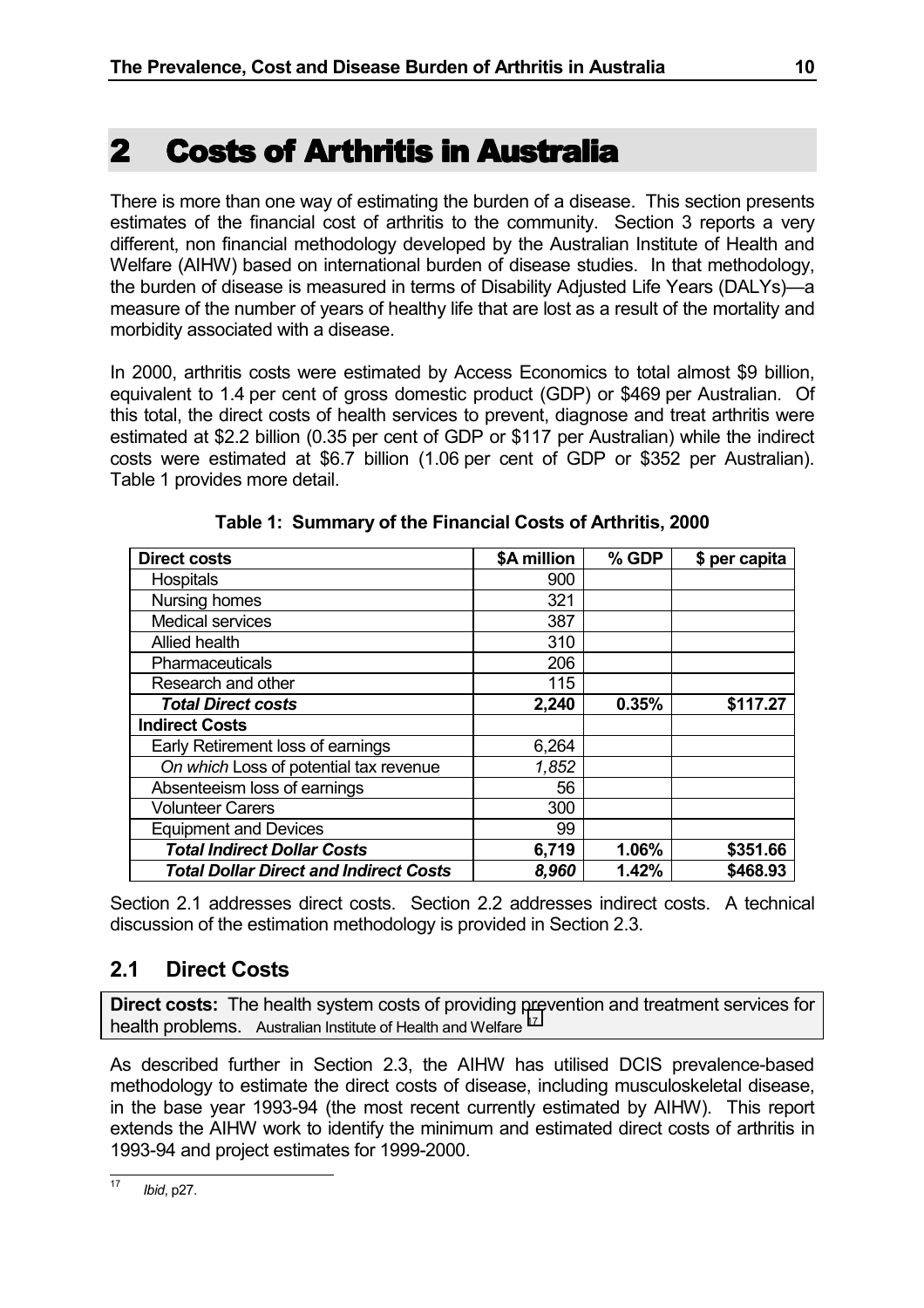<span id="page-12-0"></span>Musculoskeletal disorders are the third leading cause of health system expenditures in Australia, with an estimated total expenditure of \$3.0 billion in 1993-94, behind circulatory and digestive diseases (each about \$3.7 billion) and ahead of the other major categories—injury (\$2.6 billion), mental illness (\$2.6 billion), respiratory disorders (\$2.5 billion) and disease of the nervous system (\$2.4 billion).

Within musculoskeletal disorders, the precise proportion spent on arthritis is unclear because of reporting and classification issues discussed in section 2.3. Hence Table 2 below shows for 1993-94 the minimum direct cost of arthritis (\$905 million)<sup>18</sup> and the Access Economics estimate (\$1.67 billion). Allowing for population increase and cost inflation, the Access Economics estimate of direct costs for 1999-2000 is \$2.24 billion.

The method for projecting costs to the year 2000 is conservative. Other methodologies produce slightly higher figures. For example, if the direct costs of arthritis had remained as a constant percentage of national health spending, the 1999-2000 estimate of direct cost would be \$2.4 billion.

#### **Table 2: Direct Costs of Arthritis and Musculoskeletal Disease**

**Health system costs, (\$ million)**

|                  |                | Non-                       | <b>Nursina</b> |       |       | <b>Allied</b>                                     |
|------------------|----------------|----------------------------|----------------|-------|-------|---------------------------------------------------|
| <b>Public</b>    | <b>Private</b> | inpatients                 | <b>Homes</b>   |       |       | Health                                            |
| 131.7            | 134.8          | 34.3                       | 117.2          | 35.8  | 44.2  | 35.9                                              |
| 20.1             | 9.2            | 14.7                       | 17.9           | 9.2   | 17.7  | 6.5                                               |
| $2.2\phantom{0}$ | 0.4            | 0.2                        | 0.3            | 0.2   | 0.4   | 0.4                                               |
| 9.9              | 5.1            | 15.0                       | 13.9           | 16.8  | 19.8  | 38.8                                              |
| 298.7            | 329.1          | 201.7                      | 280.6          | 156.3 | 217.9 | 334.2                                             |
| 163.9            | 149.5          | 64.2                       | 149.3          | 62.0  | 82.1  | 81.6                                              |
| 35.4%            | 31.2%          | 24.1%                      | 34.7%          | 28.4% | 27.4% | 19.6%                                             |
| 257              | 266            | 148                        | 239            | 121   | 167   | 231                                               |
| 462.6            | 478.6          | 265.9                      | 429.9          | 218.3 | 300.0 | 415.8                                             |
| 345.3            | 357.3          | 198.5                      | 320.9          | 163.0 | 223.9 | 310.4                                             |
|                  |                | <b>Hospital Inpatients</b> |                |       |       | <b>Medical services</b><br><b>GPs Specialists</b> |

|                                         |           | <b>Pharmaceuticals</b> |                 |       | 1993-94      | 1999-2000 % Share of |                 |
|-----------------------------------------|-----------|------------------------|-----------------|-------|--------------|----------------------|-----------------|
|                                         | Prescrip- | Over-the-              |                 |       | <b>Total</b> | Total                | Musculo-        |
| 1993-94                                 | tion      | counter                | <b>Research</b> | Other | Costs        | Costs                | <b>Skeletal</b> |
| Osteoarthritis                          | 37.5      | 20.5                   | 5.4             | 26.7  | 624.0        | 837.9                | 20.8%           |
| Rheumatoid arthritis                    | 18.7      | 8.1                    | 1.1             | 5.5   | 128.7        | 172.8                | 4.3%            |
| Systemic lupus (SLE)                    | 0.2       | 0.1                    | 0.0             | 0.2   | 4.7          | 6.3                  | 0.2%            |
| Arthritis (spondylosis and spondylitis) | 12.7      | 8.3                    | 1.3             | 6.3   | 148.0        | 198.7                | 4.9%            |
| Other musculoskeletal disorders         | 108.4     | 62.0                   | 18.0            | 89.7  | 2096.4       | 2815.2               | 69.8%           |
| <b>Total Arthritis (minimum)</b>        | 69.1      | 37.0                   | 7.8             | 38.7  | 905          | 1215.8               | 30.2%           |
| as a % of total musculoskeletal         | 38.9%     | 37.4%                  | 30.2%           | 30.1% | 30.2%        | 30.2%                | n.a.            |
| Total Arthritis (AE estimate)*          | 99        | 55                     | 14              | 71    | 1669         | n.a.                 | n.a.            |
| <b>Total Musculoskeletal</b>            | 177.5     | 99.0                   | 25.8            | 128.4 | 3001.8       | 4031.0               | 100.0%          |
| 1999-2000 Total Arthritis (AE)**        | 132.5     | 73.9                   | 19.3            | 95.8  | n.a.         | 2240.7               | 55.6%           |

\* based on NHS incidence \*\* based on NHS incidence, population increase and the Health and Community Services GDP deflator

In 2000, inpatient hospital costs were \$703 million (31% of direct costs) of arthritis, with just under \$200 million (9%) in outpatient costs. Nursing homes contributed a further \$321 million (14%), with allied health services roughly on par (also 14% of total direct

<sup>18</sup> <sup>18</sup> This estimate is in line with the Access Economics (1994) estimate, using different methodology, of the minimum direct costs of arthritis at this time as \$886 million (with further \$270 m for osteoporosis).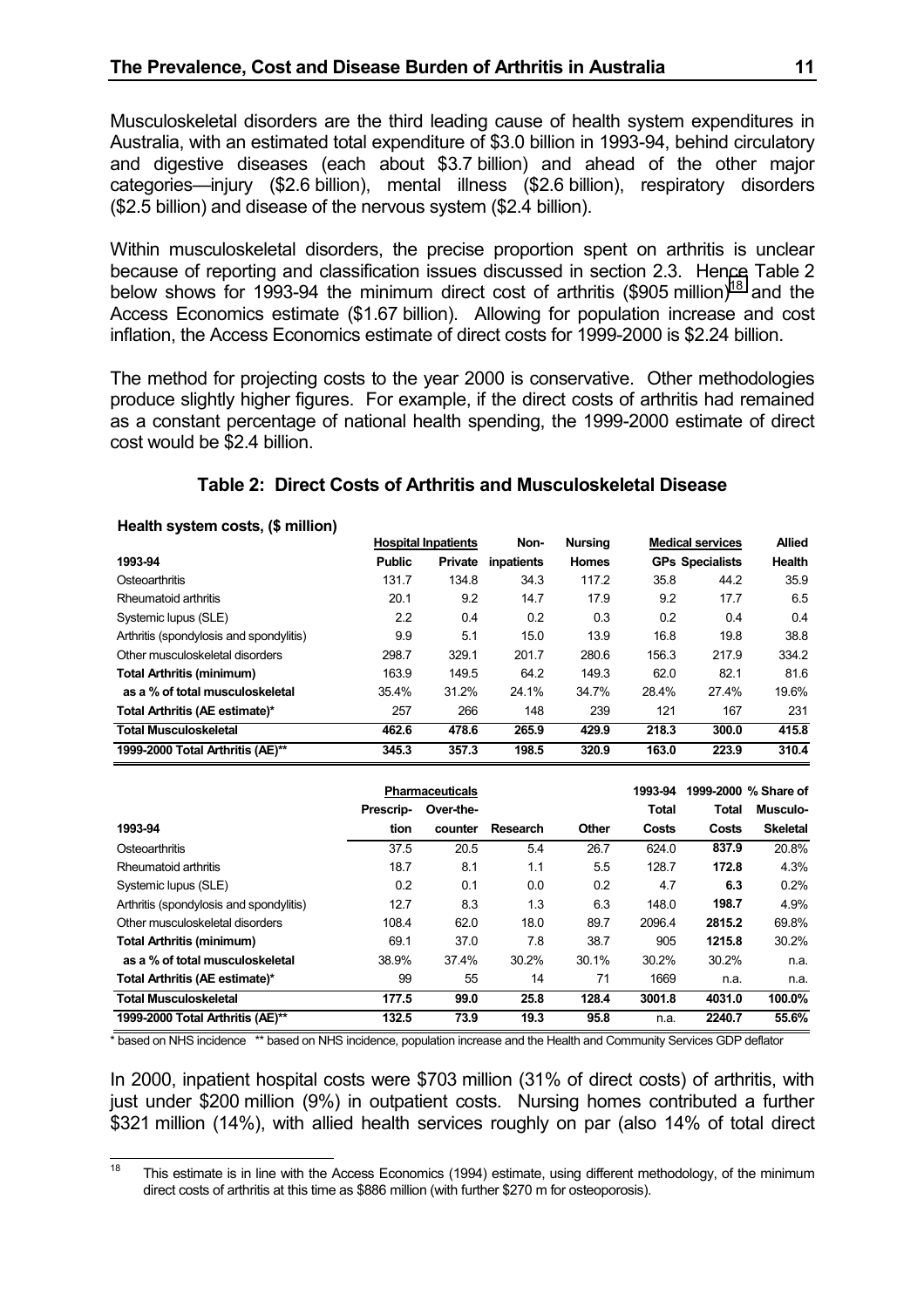<span id="page-13-0"></span>costs). Physiotherapy is a significant component of allied health. Specialist care (mainly rheumatologists and surgery) represented 10% of direct costs and GP services 7.3%. Pharmaceuticals for arthritis treatment represent 9% of total costs (about the same as outpatients), with prescribed drugs nearly twice the total cost of over-the-counter drugs. The 'other' category includes administration costs which, together with research into the disease, comprised 5% of direct costs. However, research alone is only 0.9% of total costs, which is relatively small. Chart 2 illustrates the contributions of the various direct cost components.



**Chart 2: Sectoral contributions to Direct Costs, Arthritis, 2000 (%)**

Mathers and Penm (1999) calculate the direct costs of arthritis for different age-sex cohorts. Per capita expenditure rises steadily with age, to \$1,382 and \$1,296 per man and woman respectively aged 65 years and over with RA or OA. This is due both to increased prevalence and the higher costs of nursing home care at older ages. Interestingly, "RA and OA" is the only category where costs per female are less than per male, and is the least costly of treatment of all musculoskeletal disorders for every agegroup (see Table 3).

|  |  |  |  | Table 3:  Average Annual Health System Costs per Treated Case (\$) <sup>19</sup> |
|--|--|--|--|----------------------------------------------------------------------------------|
|--|--|--|--|----------------------------------------------------------------------------------|

| Sex-age group      | Arthritis (RA and |                      | <b>Other</b>    | All             |
|--------------------|-------------------|----------------------|-----------------|-----------------|
|                    | <b>OA only)</b>   | <b>Back problems</b> | musculoskeletal | musculoskeletal |
| <b>Males</b>       |                   |                      |                 |                 |
| Less than 25 years | 320               | 428                  | 2149            | 1547            |
| 25-64 years        | 710               | 1090                 | 1593            | 1325            |
| 65 years and over  | 1382              | 2249                 | 2342            | 2029            |
| <b>Females</b>     |                   |                      |                 |                 |
| Less than 25 years | 91                | 688                  | 1385            | 1152            |
| $25-64$ years      | 642               | 995                  | 1493            | 1229            |
| 65 years and over  | 1296              | 4255                 | 2818            | 2349            |
| Persons, all ages  | 973               | 1291                 | 1819            | 1562            |

<sup>19</sup> Extracted from Mathers, C. and Penm, R. (1999), p26.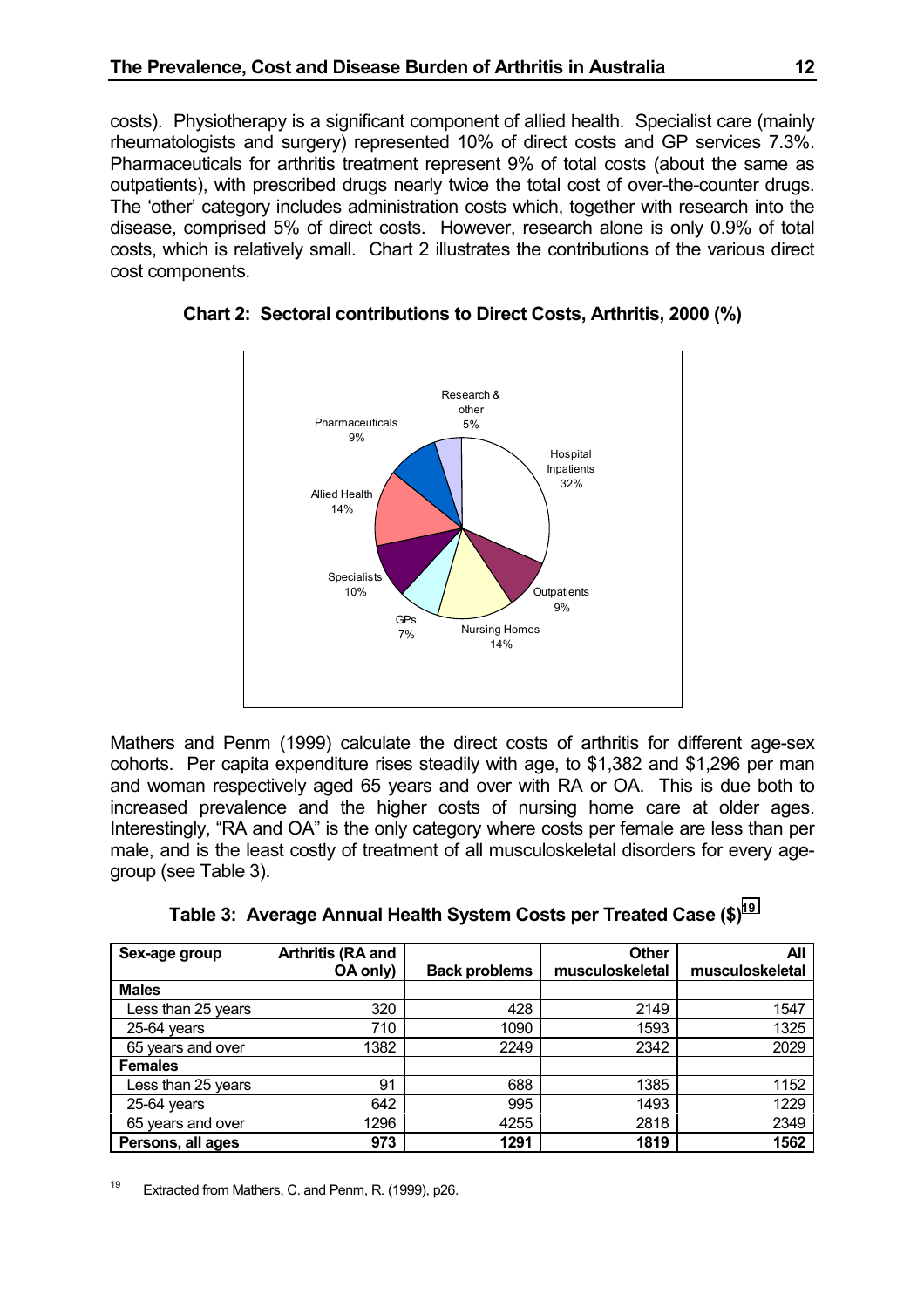# <span id="page-14-0"></span>**2.2 Indirect Costs**

Indirect costs of arthritis have been estimated for:

- loss of earnings due to absenteeism and early retirement from arthritis;
- loss of potential Federal tax revenue; and
- the value of volunteer carers.

Based on internationally accepted methodologies described in Section 2.3, total indirect costs are estimated conservatively to be three times the direct costs, or \$6.72 billion in the financial year 1999-2000, excluding the potential tax revenue foregone.

### **Loss of earnings due to absenteeism and early retirement**

Labour force participation is lower for people with arthritis. Yelin (1992) noted that persons with arthritis do a disproportionate share of work that is not remunerated at all or, if remunerated, poorly so. The cost of such under-remunerated work is not estimated in this paper.

With respect to absenteeism due to arthritis in Australia, section 1.4 showed that 8,201 persons had days off work in the two weeks prior to the National Health Survey. The average length of time off work was 2.9 days. For one year this is equivalent to 88,336 weeks of work lost due to arthritis and, multiplied by average earnings (\$634.70 for May 2000), this amounts to \$56.1 million lost due to absenteeism from arthritis.

Of course, early retirement costs dwarf those lost to absenteeism. The RA patient in particular faces increasing functional disability with the likelihood of work disability within 10 years after the onset of the disease, and a dramatic reduction in earnings $^{20}$ . If the numbers of people with arthritis were equally represented in the employed workforce as in the working age population, there would be an extra 189,804 people employed in the workforce, with average annual earnings (as of May 2000) of \$6.264 billion.

In total then, the estimate of earnings lost from absenteeism and early retirement, due to arthritis, in mid-2000 was \$6.32 billion.

### **Loss of potential tax revenue**

Potential tax revenue is lost when arthritis sufferers retire early or reduce the amount that they work. There are two sources of lost tax revenue—potential income tax foregone and potential indirect (sales) tax foregone. Indirect tax revenue is lost because, as income falls, so does consumption.

Table 4 below summarises the tax losses for the most recent fiscal year, \$1.85 billion in 1999-2000, comprising \$1.53 billion (82%) of personal income tax and \$0.33 billion (18%) of indirect tax. A conservative forecast is also made for 2000-2001, because of the major change to the tax structure as at 1 July 2000 with the introduction of GST and reductions in personal income tax rates of *A New Tax System*. The forecast tax loss is slightly smaller at \$1.82 billion in 2000-01, comprising \$1.30 billion (71%) of personal income tax and \$0.52 billion (29%) of indirect tax.

 $20$ <sup>20</sup> See "The Correlation of Life Expectancy and Arthritis", *Arthritis with Carol Eustice*, on www.arthritis.about.com/health/arthritis/library/weekly/aa120997.htm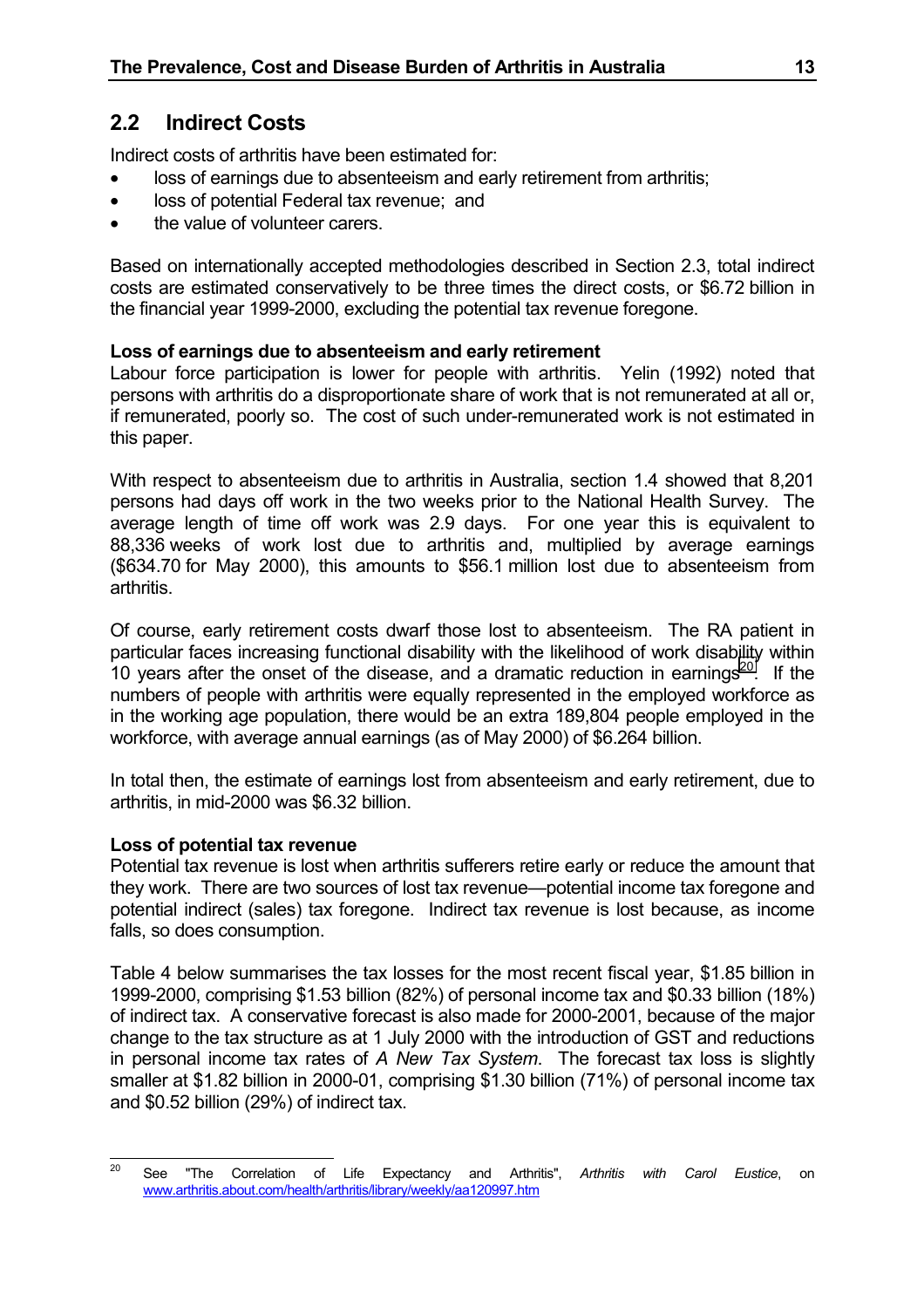<span id="page-15-0"></span>

|                                    | 1999-2000       | 2000-2001        |
|------------------------------------|-----------------|------------------|
| <b>Potential Earnings Lost</b>     | \$6.264 billion | \$6.360 billion* |
| Average personal income tax rate#  | 24.36%          | 20.45%           |
| Potential personal income tax lost | \$1.526 billion | \$1.301 billion  |
| Average indirect tax rate#         | 10.18%          | 15.18%           |
| Potential indirect tax lost        | \$0.326 billion | \$0.524 billion  |
| Total potential tax revenue lost   | \$1.852 billion | \$1.824 billion  |

### **Table 4: Potential Tax Revenue lost due to Arthritis**

Forecast based on the most recently available Average Weekly Earnings (public and private before tax) figure of \$644.40 per week as at November 2000. The estimate is conservative because it assumes the same number of people not in the workforce due to arthritis as the previous FY.

# Source: AEM Model, Access Economics.

#### **The Value of Volunteer Carers, equipment and devices**

US studies have estimated the cost of equipment and devices to be 4.4% on top of total direct costs. Using this estimate, in Australia for 1999-2000 the indirect cost of equipment and devices was just under \$100 million or \$32 per annum for each person with arthritis.

Since costs of volunteer carers represent the residual of indirect costs. These are estimated as:

- Volunteer carers costs = Total indirect costs earnings lost equipment costs
	- = \$6.72 billion \$6.32 billion \$0.10 billion
	- = \$300 million (\$97 pa for each person with arthritis)

This may underestimate the carer cost, and sample surveying is necessary in order to identify and accurately estimate both the above items successfully in Australia.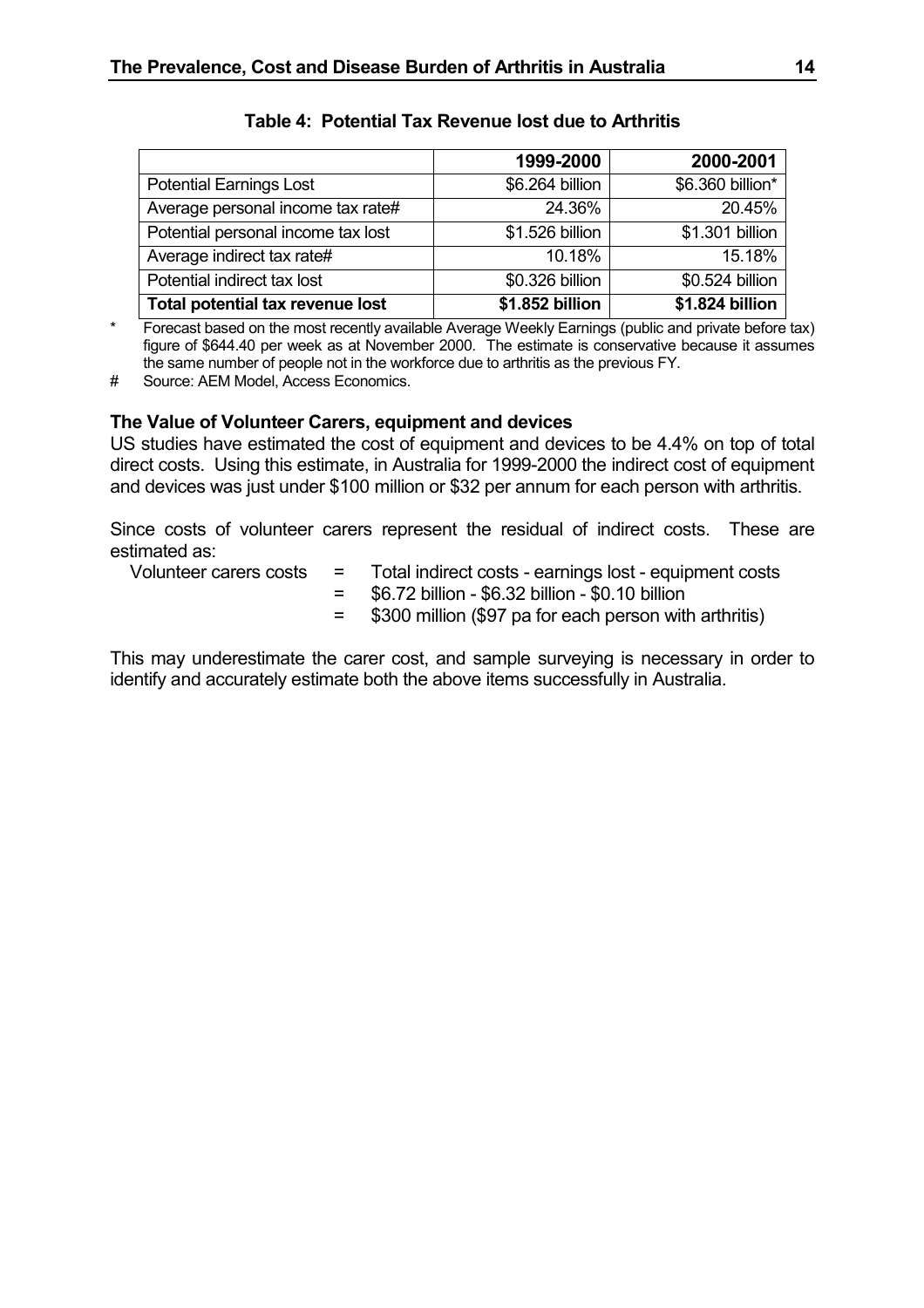# <span id="page-16-0"></span>**2.3 Methodology**

### **Direct costs**

Most cost of illness studies employ the prevalence-based approach to estimating direct costs. The prevalence-based approach estimates the costs incurred for health services to prevent, diagnose and treat illness that is prevalent during the period. $21$ 

The Australian Institute of Health and Welfare (AIHW), in collaboration with the National Centre for Health Program Evaluation (NCHPE), have used the prevalence-based approach since 1992 in the development of the Disease Costs and Impact Study (DCIS). This major study measures health services utilisation and expenditure for specific diseases and disease groups in Australia, in accordance with the Ninth Revision of the International Classification of Disease (ICD9) published by the World Health Organisation (WHO) in 1977. The DCIS methodology has been gradually refined to estimate direct costs of hospitals, GP and specialist medical services, allied professionals, pharmaceuticals, nursing homes, research and other costs (such as administration), primarily from hospital morbidity data, casemix data and the National Health Survey (NHS), as well as other sources. The DCIS methodology is detailed in Mathers et al (1998).

Comparison of the DCIS ICD-9 classification categories within musculoskeletal disorders (Mathers and Penm (1999) Appendix A, Table 3, p 34) with the ABS National Health Survey categorisation shows slightly different allocations for the less prevalent arthritic conditions (those other than OA and RA). Hence the categories included in the 'minimum' estimates in Section 2.1 above are the ones separately identified in DCIS, namely:

- Rheumatoid arthritis (ICD-9 category 714);
- Osteoarthritis (ICD-9 category 715);
- Arthritis, spondylosis and spondylitis (ICD-9 categories, 720, 721.2-721.9); and
- Systemic lupus erythematosus (SLE) (ICD-9 category 710.0);

The National Health Survey data (referred to in Section 1) also includes ICD-9 categories 711-713 and 716 in the "*Arthritis nec*" category, but places ICD-9 category 710 in "*other musculoskeletal disease*", that is, it excludes SLE from arthritis classification. Moreover, the National Health Survey data is limited by the nature of the reporting so, for example, if a patient reports a "chronic back pain" it may or may not be due to an arthritic condition but is classified within "*back problems*" which falls outside the arthritis umbrella and (as shown in Table 3) is a higher cost item than RA and OA. There is also the further complication, as noted earlier, that a significant portion of people with arthritis remain undiagnosed.

For all these reasons, the AE 1993-94 estimates are based on the direct costs of arthritis assuming the relative incidence of the RA, OA and arthritis nec categories as identified in the National Health Survey are projected to the musculoskeletal categories of the DCIS. The projections to 2000 are based on two inflators:

- 1. Population inflator—the Australian population grew 7% over the period; and
- 2. Cost inflator—the Health and Community Services GDP deflator was used, which grew 25% over the period.

 $21$ <sup>21</sup> Rice, D.P., Kelman, S. and Miller, L.S., (1991) *Economic Costs of Drug Abuse,* NIDA Research Monographs 113:10-32, cited in Mathers et al (1998) p5.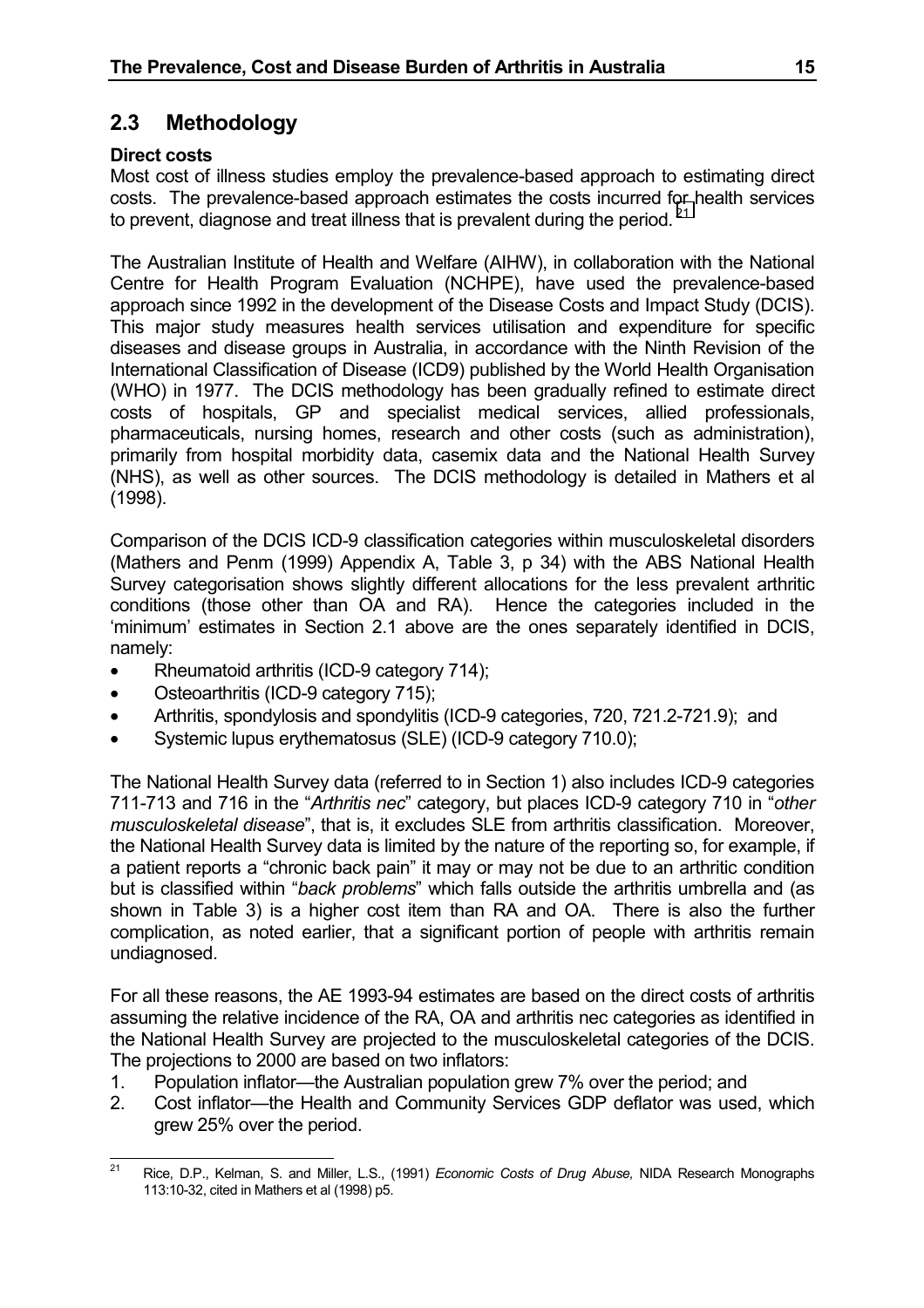There is likely to be a very minor understatement of the cost projection due to the demographic ageing of the population.

#### **Indirect Costs**

Measurement of indirect costs remains a matter of some debate and controversy. In the Access Economics (1994) report, the Felts and Yelin "lifetime costs" approach was adopted which, based on US studies, indicated that indirect costs were 75-87% of total costs. Thus indirect costs of arthritis were estimated conservatively as three times the direct costs. Components of indirect costs include the following:

*Lost earnings and production ('human capital')*: This focuses on the loss of production or earnings associated with illness and premature death. The higher end of such estimates would include absenteeism costs plus the discounted stream of lifetime earnings lost. The lower end might include only the 'friction' period until the worker can be replaced, which would take account of labour market conditions and un(der)employment levels. The lower is unemployment, the more accurate is the former approach, which is adopted in this paper.

*Social welfare payments*: The sickness benefits and disability pension paid to those suffering from disease, as well as carer payments through Centrelink, is a cost to the taxpaying community, which could be put to alternative use. This is not estimated in this paper.

*Carer costs, equipment and devices*: For many illnesses such as arthritis, the patient is supported and cared for by a spouse, family member or significant other. Furthermore, people with arthritis may need to purchase a variety of different aids as well as alterations to houses and vehicles. In so far as these costs do not enter the health care system, the under-estimation should be recorded in indirect costing.

*Potential tax revenue foregone*: People with arthritis who work less or retire early will not only forego income, but will also pay less personal income tax. The income tax foregone is a product of the average personal income tax rate and the foregone income. With arthritis and lower income, there will be less consumption of goods and services, up to the level of the disability pension. Without arthritis, it is conservatively assumed that consumption would comprise 90% of income (the savings rate may well be lower than this). The indirect tax foregone is a product of the foregone consumption and the average indirect tax rate. At 1 July 2000, the changes to the Australian taxation system meant that there is a significant difference in the direct and indirect components analysed in Section 2.2 and Table 4 above.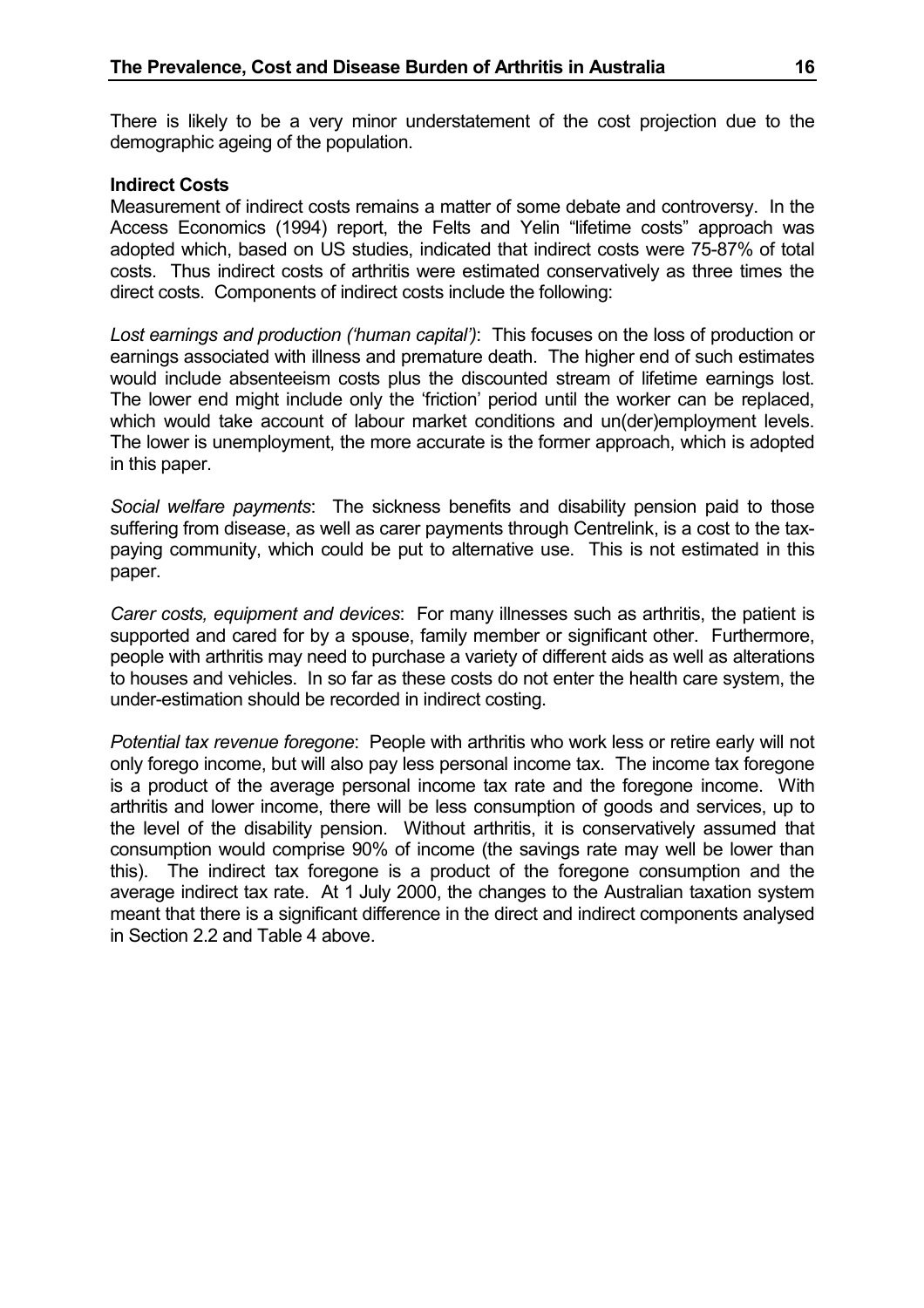<span id="page-18-0"></span>Economists have always encountered difficulty in attaching economic values to the pain, suffering or premature death that disease may cause. The estimates of indirect costs addressed in Section 2 do not specifically seek to value pain, yet disease imposes burdens on patients which go well beyond the loss of income. There is no objective way to ascertain how much a patient might be prepared to pay to avoid pain or death. While it is possible to ask a patient hypothetically to state the amount he or she would pay, there is no way to 'reality check' any such figure.

In recent years, a methodology has been developed internationally by the World Health Organisation (WHO), The World Bank and Harvard University.22 *The Global Burden of Disease* (1996) provides a comprehensive assessment of mortality and disability from diseases, injuries, and risk factors in 1990 and projected to 2020. The approach has been adopted and applied in Australia by the AIH $\dot{W}^{23}$  with a separate comprehensive study in Victoria<sup>24</sup>. The burden of disease of mortality, disability, impairment, illness and injury is quantified through the calculation of Disability Adjusted Life Years (DALYs). Each DALY can be thought of as a lost year of "healthy life". DALYs comprise both the years of life lost (YLL) due to premature death and equivalent "healthy" years of life lost due to disability (YLD).

"*The burden of disease, therefore, is a measurement of the gap between current health status and an ideal situation where everyone lives into old age free of disease and disability. As such it is an indication of the 'unfinished' health agenda, identifying areas in which additional health gains can be made*" 25

Mathers, Vos and Stevenson (1999) estimate the cost of RA to be 11,989 DALYs and OA to be 56,305 DALYs in 1996. Interestingly, these two types of arthritis alone represent over three quarters of musculoskeletal disease DALYs. Other forms of arthritis, including Ross River virus, are estimated here to account for 6,680 DALYs, amounting to 74,974 DALYs for arthritis in total. This places arthritis as a leading cause of disease burden in Australia.

The incidence of arthritis is even more important when looking at the burden of disability from the disease (excluding the impact of premature mortality). YLDs might be thought of as measuring suffering while still alive, and on this measure, OA alone contributes 4.8% of the total burden of disability in Australia, and this ignores the links between arthritis and depression (the largest contributor). For women, OA accounts for 5.7% of the total years of females' life lost due to disability in Australia.

Table 5 over the page presents the 1996 AIHW estimates together with Access Economics' projections to 2000. In 2000 in Australia, arthritis is estimated to have cost 81,441 years of healthy life, of which 78,381 years (96.2%) were lost due to disability and 3,060 years (3.8%) were lost due to premature death. The YLL due to premature death is higher for RA than OA, because of the significant reductions in life expectancy caused

 $\overline{22}$ 

<sup>22</sup> Murray, C. J. L. and Lopez, A. D. (eds) (1996).<br>
<sup>23</sup> Mathers, C., Vos, T. and Stevenson, C. (1999).<br>
<sup>24</sup> The Victorian study is available on www.ibdn.net/morbidity.<br> *Ibid*, morbidity/executive\_summary.htm, p1.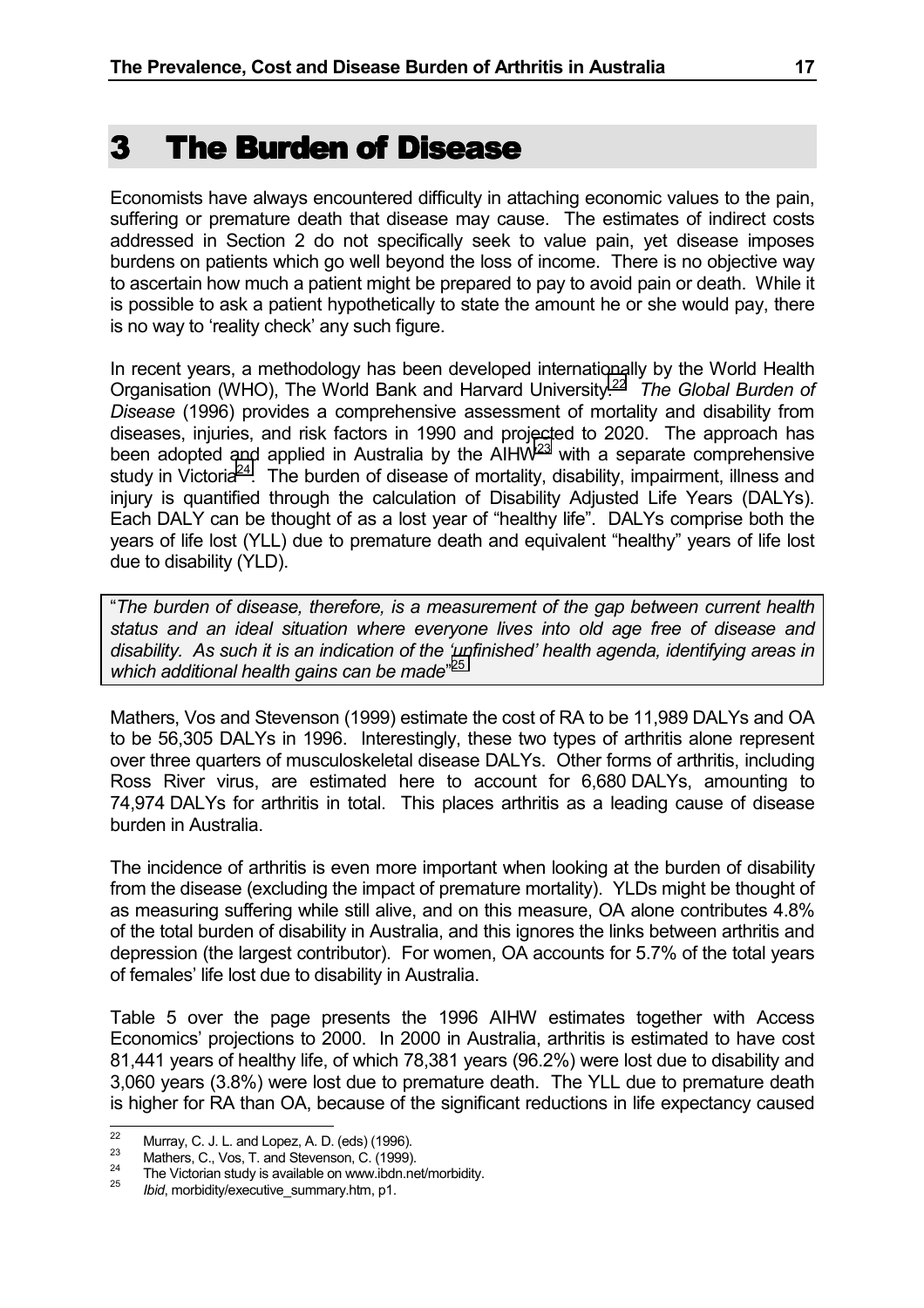<span id="page-19-0"></span>by RA, with greater risk of mortality due to infections, renal disease, respiratory conditions and gastrointestinal disease (although deaths due to cardiovascular disease and malignancy occur at a comparable incidence to non-RA patients). RA standardised mortality ratios from different studies has ranged from 1.13 to 2.98, implying that life expectancy survival rates are comparable to those of Hodgkin's disease, diabetes mellitus and three-vessel coronary artery disease. A 1989 Finnish study showed the lifespan of subjects with RA was shortened by 15-20% from the date of onset of the illness $^{26}$ 

|                 | 1996         |                |              |                                                 | 2000           |              |
|-----------------|--------------|----------------|--------------|-------------------------------------------------|----------------|--------------|
|                 | <b>Males</b> | <b>Females</b> | Total        | <b>Males</b>                                    | <b>Females</b> | <b>Total</b> |
|                 |              |                |              | Years of life lost due to disability (YLD)      |                |              |
| <b>OA</b>       | 22,442       | 33,296         | 55,738       | 24,378                                          | 36,168         | 60,546       |
| RA.             | 3.122        | 6.868          | 9.990        | 3.391                                           | 7,460          | 10,852       |
| Arthritis other | 2.377        | 4.052          | 6,429        | 2,582                                           | 4.401          | 6,984        |
| Arthritis total | 27,941       | 44,216         | 72,157       | 30,351                                          | 48,030         | 78,381       |
|                 |              |                |              | Years of life lost due to premature death (YLL) |                |              |
| OA              | 168          | 399            | 567          | 182                                             | 433            | 616          |
| RA.             | 524          | 1.475          | 1.999        | 569                                             | 1,602          | 2,171        |
| Arthritis other | 191          | 60             | 251          | 207                                             | 65             | 273          |
| Arthritis total | 883          | 1,934          | 2,817        | 959                                             | 2,101          | 3,060        |
|                 |              |                | <b>DALYs</b> |                                                 |                |              |
| OA              | 22,610       | 33,695         | 56,305       | 24,560                                          | 36,601         | 61,162       |
| RA.             | 3,646        | 8,343          | 11,989       | 3,960                                           | 9,063          | 13,023       |
| Arthritis other | 2,568        | 4,112          | 6,680        | 2,790                                           | 4,467          | 7,256        |
| Arthritis total | 28,824       | 46,150         | 74,974       | 31,310                                          | 50,131         | 81,441       |

#### **Table 5: Disability Adjusted Life Years, 1996 & 2000**

AE estimates derived from Mathers, Vos and Stevenson (1999). 2000 projections based on the estimated increase in the population with arthritis.

<sup>26</sup> "The Correlation of Life Expectancy and Arthritis", *ibid.*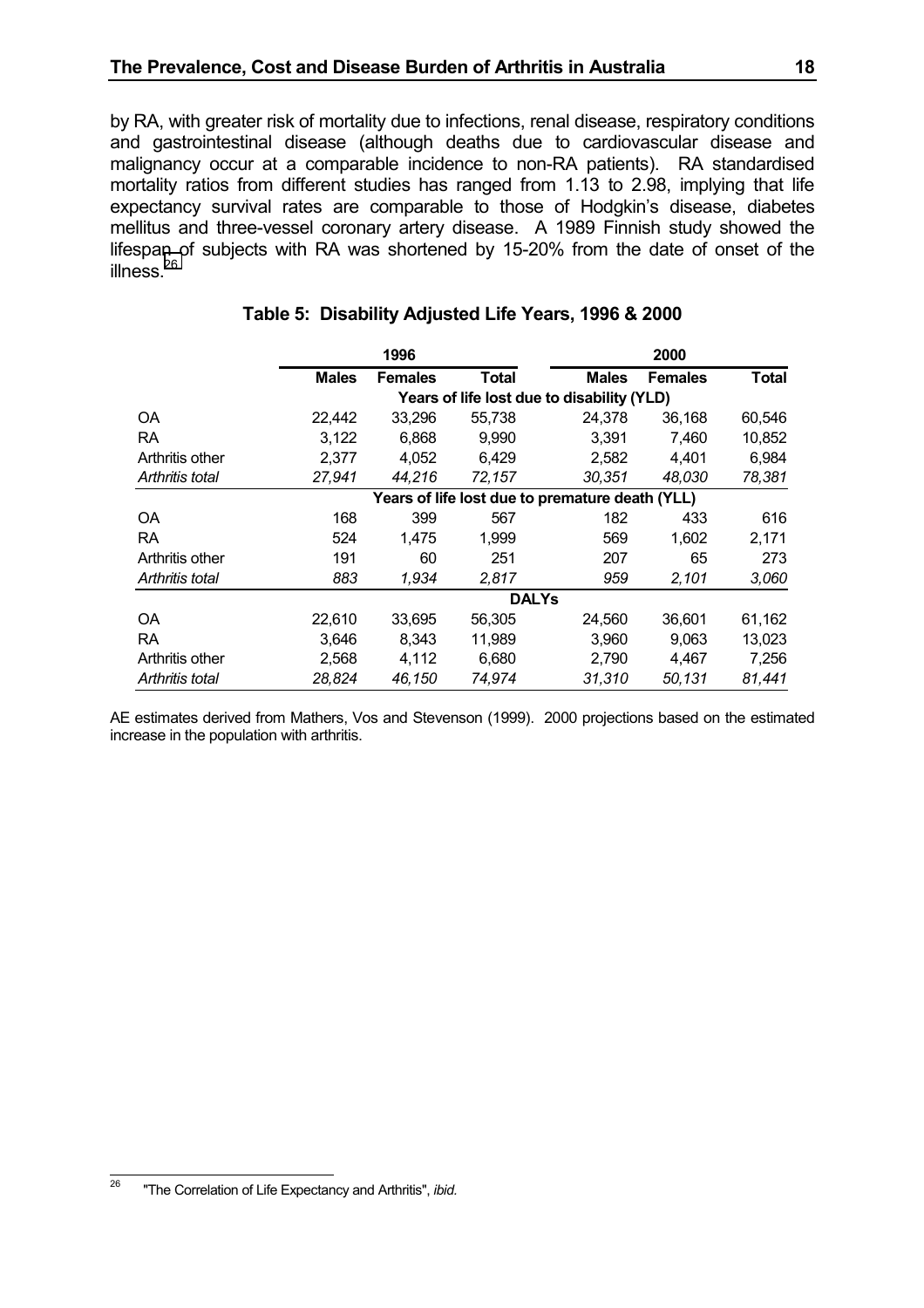# <span id="page-20-0"></span>4 Comparisons with other diseases

# **4.1 Direct costs**

Table 6 compares the direct costs of musculoskeletal disorders with other major disease categories. All figures are 1993-94 dollars. Musculoskeletal disease is the third most costly category, behind circulatory and digestive disorders. Arthritis, as a sub-component of musculoskeletal disorders, generates higher direct costs to the Australian health care system than diabetes or asthma, both of which are National Health Priority areas.

|                            |              |                  |                |                | Dental &        |                |       |
|----------------------------|--------------|------------------|----------------|----------------|-----------------|----------------|-------|
| Disease category           | <b>Total</b> |                  |                | Pharma-        | <b>Allied</b>   | <b>Nursing</b> |       |
| (ICD-9 chapter)            | Costs        | <b>Hospitals</b> | <b>Medical</b> | ceuticals      | Health          | Home           | Other |
| Circulatory                | 3,719        | 1,657            | 503            | 715            | 40              | 587            | 218   |
| <b>Digestive</b>           | 3.715        | 1.070            | 284            | 275            | 1,849           | 35             | 202   |
| <b>Musculoskeletal</b>     | 3,002        | 1,207            | 518            | 276            | 416             | 430            | 154   |
| Injury                     | 2,601        | 1,663            | 393            | 127            | 160             | 112            | 146   |
| Mental                     | 2,586        | 1,007            | 432            | 198            | 83              | 718            | 147   |
| Respiratory                | 2,521        | 833              | 624            | 784            | 37              | 107            | 135   |
| Nervous system             | 2,334        | 766              | 431            | 248            | 227             | 503            | 159   |
| Cancer                     | 1,904        | 1,327            | 261            | 53             | 12 <sup>2</sup> | 32             | 219   |
| Arthritis (AE estimate)    | 1,669        | 671              | 288            | 154            | 231             | 239            | 86    |
| Genito-urinary             | 1,662        | 997              | 383            | 143            | 17              | 32             | 90    |
| Symptoms                   | 1,334        | 478              | 426            | 302            | 57              | 5              | 66    |
| Complications of pregnancy | 1,051        | 941              | 32             | 11             | 6               | $\Omega$       | 60    |
| Endocrine                  | 966          | 235              | 222            | 309            | 54              | 47             | 98    |
| <b>Skin</b>                | 956          | 336              | 247            | 259            | 56              | 6              | 53    |
| <b>Infectious</b>          | 849          | 246              | 316            | 193            | 15              | 13             | 65    |
| Perinatal                  | 239          | 221              | 1              | $\Omega$       | $\Omega$        | 3              | 14    |
| <b>Blood</b>               | 192          | 101              | 42             | 24             | 1               | 5              | 18    |
| Congenital                 | 159          | 116              | 18             | $\overline{c}$ | 0               | 13             | 8     |
| Other                      | 1,607        | 859              | 505            | 122            | 44              | 0              | 77    |
| <b>Total</b>               | 31,397       | 14,062           | 5,640          | 4,042          | 3,075           | 2,647          | 1,932 |

### **Table 6: Comparison of direct costs of disease and injury, 1993-94**

# **4.2 Prevalence**

Another way of comparing diseases is to consider prevalence. The National Health Survey provides a useful indication of the total number of people reporting a particular condition. As noted earlier, there may be some under-reporting. That said, larger numbers of people report arthritis than those reporting hayfever, headaches and high blood pressure. On this measure, arthritis is more prevalent than five of the six National Health Priority areas (asthma, injuries, mental disorders, diabetes and cancers).  $27$ 

Chart 3 over the page compares the reporting of selected health conditions, while Chart 4 compares the reporting of items within the broad category of musculoskeletal disorders.

 $\overline{27}$ It is also worth noting that, even though cardiovascular disease is the most prevalent condition, this category is largely comprised of less serious disorders such as varicose veins and haemorrhoids. If these latter two subcategories were excluded from cardiovascular disease, it would also be ranked less prevalent than arthritis.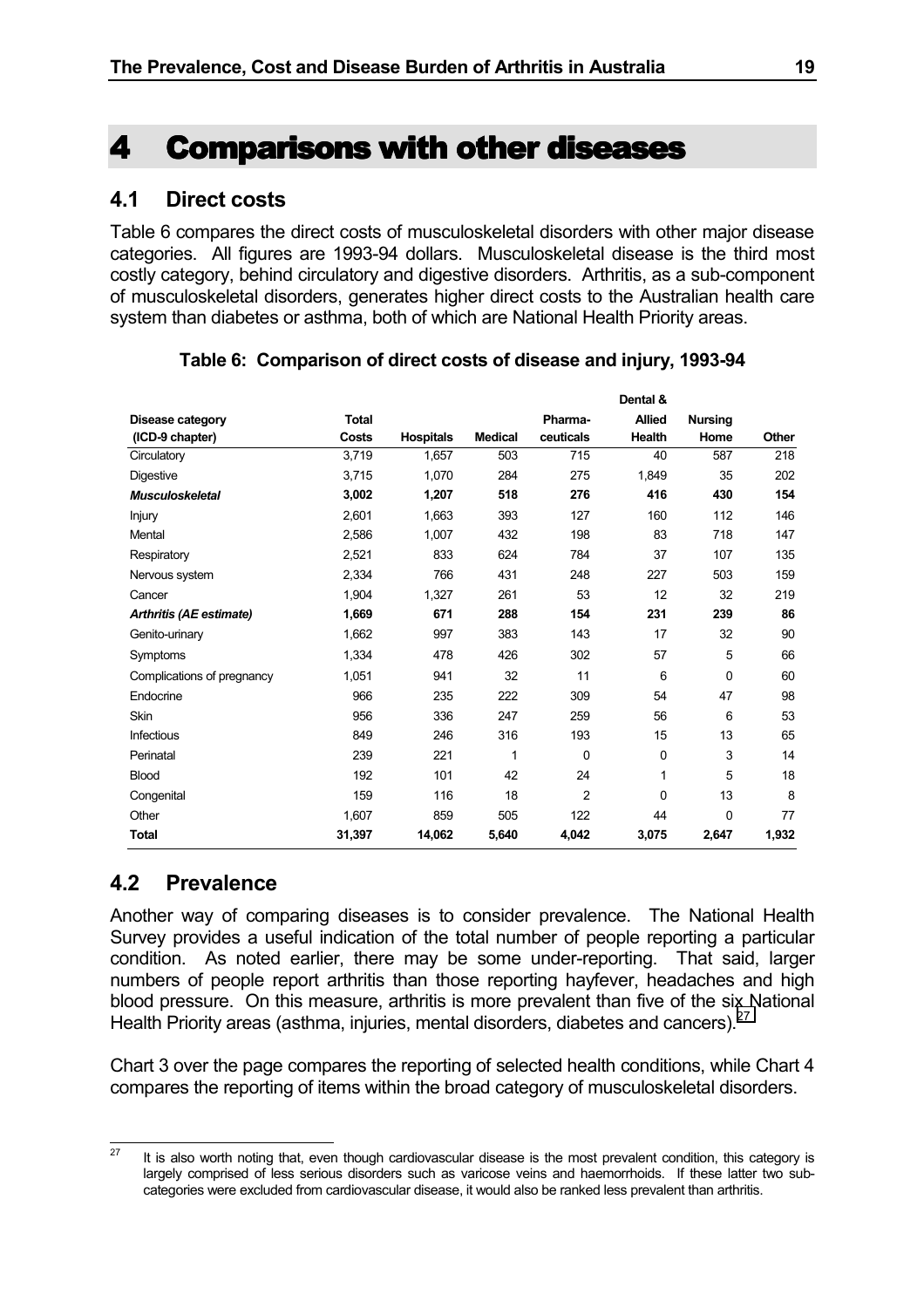<span id="page-21-0"></span>

**Chart 3: Reporting of selected conditions**

Neoplasms are defined as morbid growth or tissue formation, and include the skin and breast cancer categories. Cardiovascular includes hypertension, heart disease and stroke. Mental disorders includes depression, nerves/tension, and alcohol and drug dependence.





# **4.3 The burden of disease**

AIHW work on the burden of disease allows a third type of comparison of diseases, in terms of DALYs, YLD and YLL. Table 7 over the page shows arthritis as a leading cause of disease burden in Australia, again ahead of diabetes and asthma—two of the six national health priority areas.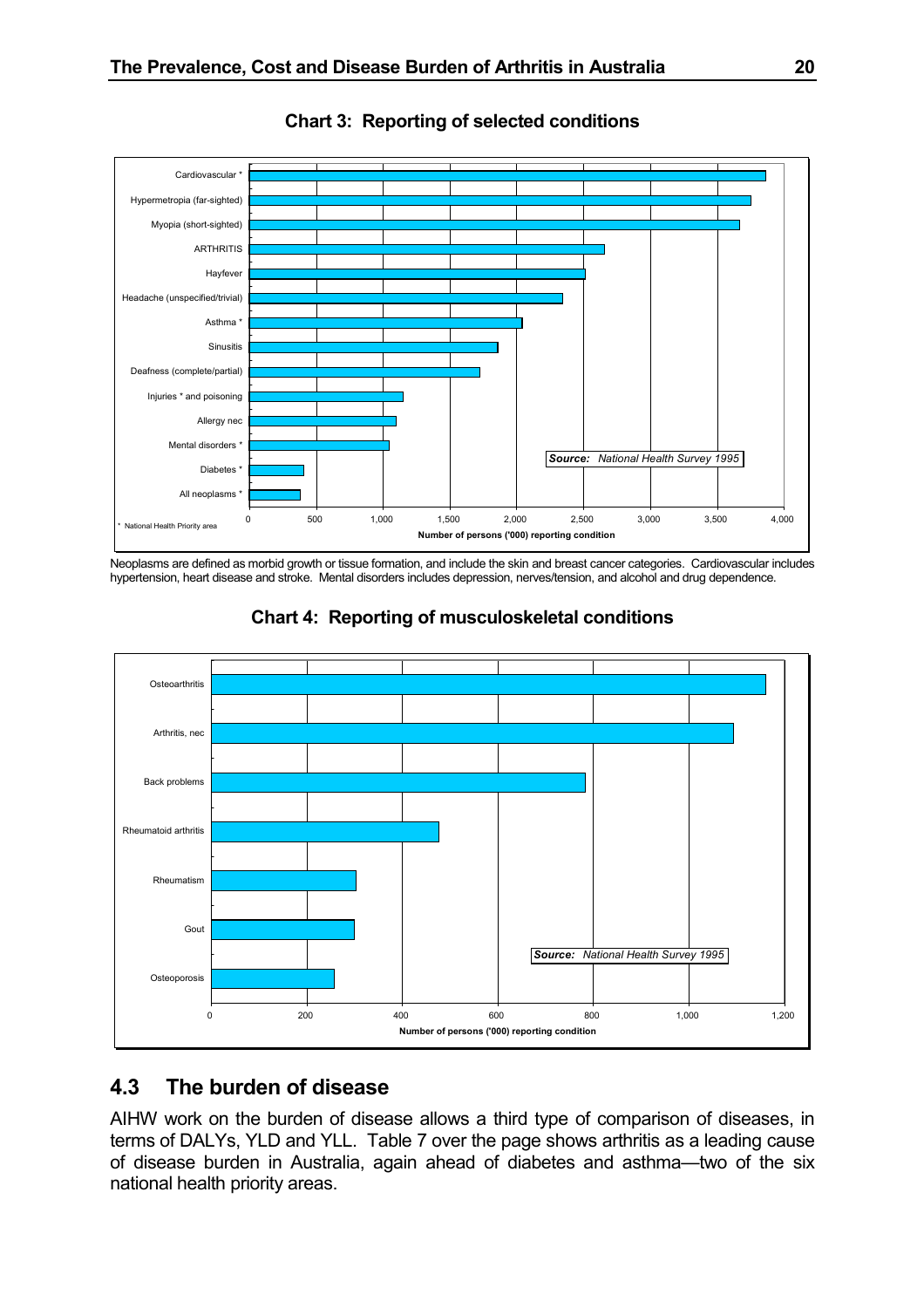<span id="page-22-0"></span>In terms of the disability burden of specific diseases, osteoarthritis is the fourth largest contributor and the third largest for women.

|                  | <b>Total Burden of Disability</b><br>and Premature Death<br><b>Males and Females</b><br>(disease category) | <b>DALYs</b> | <b>Burden of Disability</b><br><b>Males and Females</b><br>(specific disease) | <b>YLD</b> | <b>Burden of Disability</b><br><b>Females</b><br>(Specific disease) | % Total<br>Female<br><b>YLD</b> |
|------------------|------------------------------------------------------------------------------------------------------------|--------------|-------------------------------------------------------------------------------|------------|---------------------------------------------------------------------|---------------------------------|
| 1.               | Heart disease                                                                                              | 315,387      | Depression<br>1.                                                              | 92,795     | Depression                                                          | 9.8                             |
| 2 <sub>1</sub>   | Unintentional injuries                                                                                     | 143.120      | 2 <sub>1</sub><br>Dementia                                                    | 65.091     | Dementia<br>$2 -$                                                   | 6.8                             |
| 3.               | <b>Stroke</b>                                                                                              | 136,330      | 3.<br>Asthma                                                                  | 55,791     | <b>Osteoarthritis</b><br>3.                                         | 5.7                             |
| 4.               | COPD <sup>*</sup>                                                                                          | 93.387       | <b>Osteoarthritis</b><br>4.                                                   | 55,738     | Asthma<br>4.                                                        | 5.3                             |
| 5.               | Depression                                                                                                 | 93.016       | 5.<br>Hearing Loss AO#                                                        | 48.170     | Gen. anxiety##<br>5.                                                | 3.5                             |
| 6.               | Lung cancer                                                                                                | 90.522       | Diabetes mellitus<br>6.                                                       | 43.823     | Diabetes mellitus<br>6.                                             | 3.5                             |
| $\overline{7}$ . | Dementia                                                                                                   | 88.978       | Alcohol abuse<br>7.                                                           | 41.065     | Vision disorders                                                    | 2.9                             |
| 8.               | Anxiety disorders                                                                                          | 75.676       | COPD <sup>*</sup><br>8.                                                       | 38.894     | <b>Stroke</b><br>8.                                                 | 2.7                             |
| 9.               | <b>Arthritis</b>                                                                                           | 74,974       | Stroke<br>9.                                                                  | 38.055     | Hearing loss AO#<br>9.                                              | 2.6                             |
| 10.              | Diabetes                                                                                                   | 74.931       | 10. Isc. Heart disease**                                                      | 35.552     | 10. COPD*                                                           | 2.5                             |

**Table 7: Leading Causes of Burden of Disease and Injury, 1996**

\* Chronic obstructive pulmonary disease \*\*Ischaemic heart disease # Adult onset (AO) ## Generalised anxiety disorder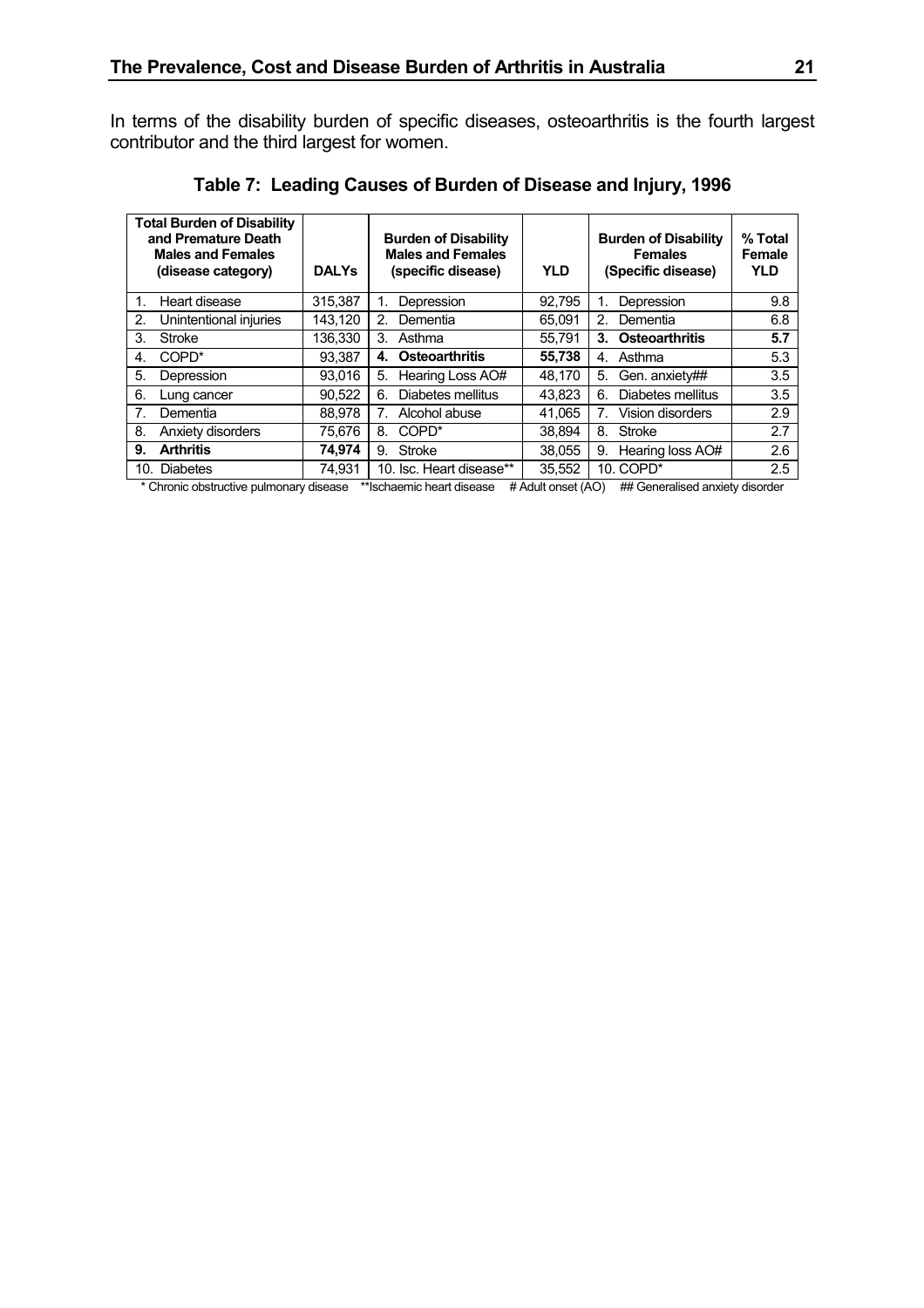# <span id="page-23-0"></span>5 International comparisons

International experience in North America and Europe parallels the incidence and treatment costs of arthritis in Australia outlined in this paper. However, there has been a concerted public health response in overseas countries to the burgeoning problems of arthritis. There has been nothing comparable in Australia.

In Geneva in January 2000, the World Health Organisation launched the **International Bone and Joint Decade**, initiated because of "the epidemic of musculoskeletal disease that is occurring worldwide as the population ages.<sup>"28</sup> Momentum for such an initiative has been building since the 1990 Global Burden of Disease Study revealed that musculoskeletal conditions represent more than half of all chronic conditions worldwide and are the most common cause of severe long term pain and physical disability. The Bone and Joint Decade—which will be launched in Australia on April 27—is largely a medical initiative seeking worldwide recognition for the prevalence and priority of musculoskeletal disease.

The following sections present a snapshot of the prevalence and cost of arthritis in the USA, Canada, Europe in general and the United Kingdom.

# **5.1 The United States**

In the US, some 43 million people, or 18.4% of the population, have arthritis—including 21.1% of women, 15.7% of men, 5% of 16-44 year olds, 21% of 45-64 year olds, and nearly 50% of those over 65. Arthritis is the most common cause of long term disability in the US, accounting in 1999 for 39 million physician (GP) visits, 2.4% of hospital discharges (with an average length of hospital stay of 5 days), 2.9 million outpatient visits, 2.2 million emergency visits and 4.8% of home health care discharges (with an average length of 88.7 days). $<sup>2</sup>$ </sup>

By 2020 it is estimated that 60 million Americans (20% of the population) will have arthritis. The disease was estimated to cost \$US65 billion annually in 1992 dollars, with \$US15 billion in direct costs and \$US50 billion in indirect costs (77% of total costs).<sup>30</sup>

Arthritis and other rheumatic conditions have an annual economic impact on the United States roughly equivalent to a moderate recession, with an aggregate cost of about 1.1% of the gross national product.<sup>31</sup>

A number of American studies have estimated the impact of arthritis on ability to work, and these form the basis for the now fairly sturdy assumption in this paper of a 1:3 ratio of direct/indirect costs. Pincus et al (1989) found substantial earnings losses and work disability in people under 65 with OA; Reisin et al (1989) found 43% of women in paid employment at RA-onset were work disabled by the time of evaluation; Yelin (1994) showed that approximately half of patients in paid employment at RA onset eventually became work disabled; and Yelin and Callahan (1995) showed a significant correlation

 $28$ 

Hazes, J.M. and Woolf, A.D. (2000), p1.<br>
WIMWR (1999), p349, see www.cdc.gov/epo/mmwr/preview/mmwrhtml/mm4817a2.htm<br>
29 MMWR (1999), p349, see www.cdc.gov/epo/mmwr/preview/mmwrhtml/mm4817a2.htm<br>
21 Center for Disease Cont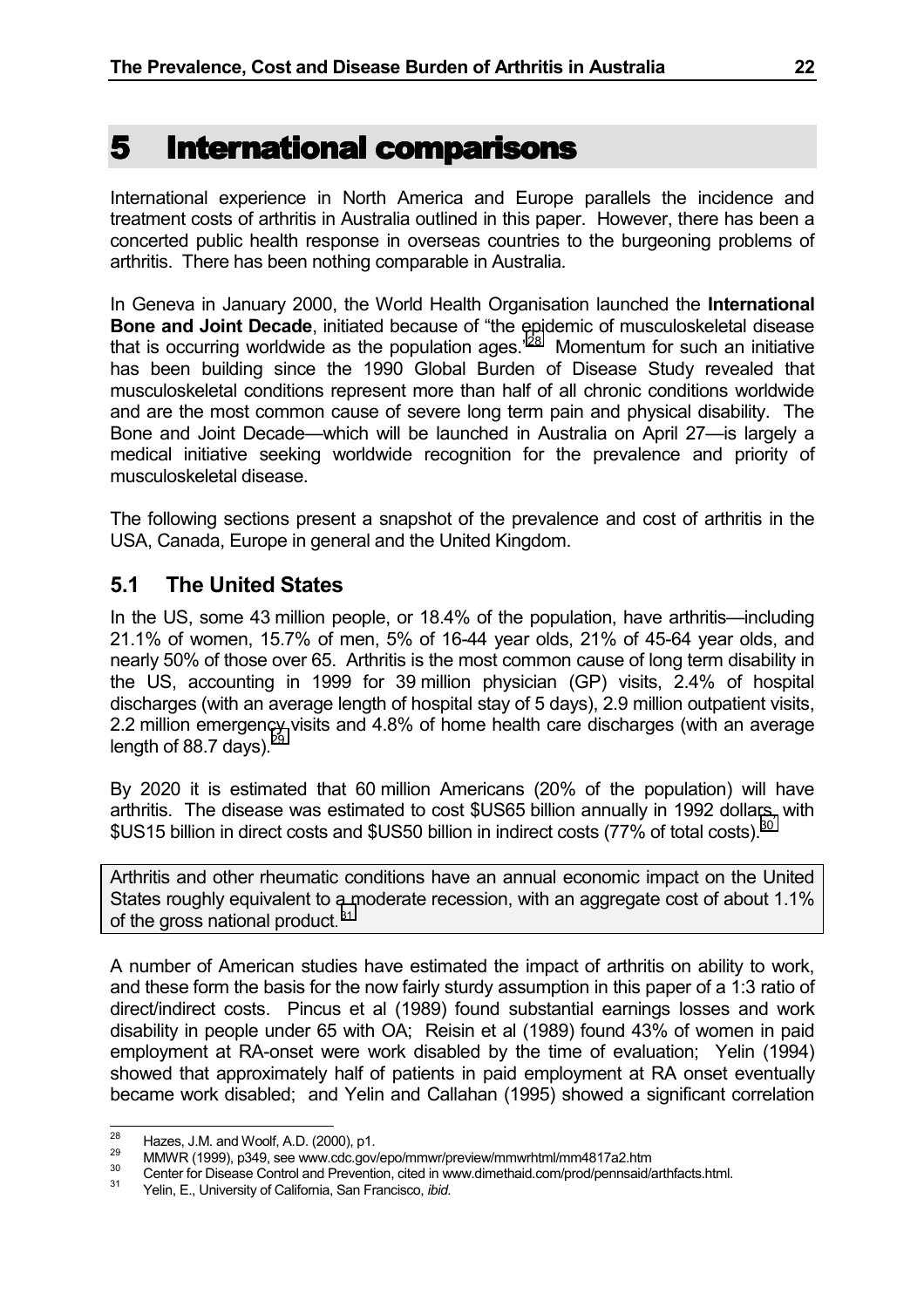<span id="page-24-0"></span>between arthritis and the capacity of individuals to do work. Callahan (1998) also cites other studies which show arthritis as the leading cause of physical limitations in activities of daily living, as well as significant work disability and limitation in performing roles and activities traditionally associated with women.

# **5.2 Canada**

More than 4 million Canadians suffer arthritis, and it is one of three most common chronic conditions in Canada. In 1996 arthritis was estimated to cost the Canadian economy \$US5 billion, with \$US1.1 billion in direct costs and \$US3.9 billion in indirect costs (78% of total). One in three prescriptions written in Canada are for treatments for arthritis and it is the second most common reason for purchasing over-the-counter drugs. An estimated 1,900 Canadians die every year from NSAID-induced ulcers (more than road accidents, fires and gunshot wounds combined). $32$ 

A 1997 Health Canada Report, *Economic Burden of Illness in Canada, 1993*, quantifies both direct and indirect costs related to illness and injury. Indirect costs are measured as the present value of lost productivity due to disability and premature death. The report shows cardiovascular disease as the most costly at C\$19.7 billion, followed by musculoskeletal disease (C\$17.8 billion), with indirect costs highest for musculoskeletal disease was the highest (18% of the total). The data (see Table 8) show that indirect costs for musculoskeletal disease are the highest proportion of total costs, at 86.2%. These data also confirm the enormous size of the disability burden of musculoskeletal disease (2.5% of GDP or C\$531 per capita).

| <b>Diagnostic Category</b> | <b>Direct costs</b><br>(C\$bn) | <b>Indirect Costs</b><br>(C\$bn) | <b>Total Costs</b><br>(C\$bn) | <b>Indirect Costs</b><br>as % of Total |
|----------------------------|--------------------------------|----------------------------------|-------------------------------|----------------------------------------|
| Cardiovascular             | 7.35                           | 12.37                            | 19.72                         | 62.7                                   |
| <b>Musculoskeletal</b>     | 2.46                           | 15.33                            | 17.79                         | 86.2                                   |
| <b>Injuries</b>            | 3.12                           | 11.22                            | 14.34                         | 78.2                                   |
| Cancer                     | 3.22                           | 9.85                             | 13.07                         | 75.4                                   |
| Respiratory                | 3.79                           | 8.39                             | 12.18                         | 68.9                                   |
| Nervous system/            |                                |                                  |                               |                                        |
| sense organs               | 2.25                           | 7.32                             | 9.57                          | 76.5                                   |
| Mental disorders           | 5.05                           | 2.79                             | 7.84                          | 35.6                                   |
| Digestive                  | 3.33                           | 2.92                             | 6.25                          | 46.7                                   |
| III-defined disease        | 1.85                           | 2.52                             | 4.37                          | 57.7                                   |
| Endocrine-related          | 1.33                           | 2.09                             | 3.42                          | 61.1                                   |
| <b>Total</b>               | 33.75                          | 74.80                            | 108.55                        | 68.9                                   |

**Table 8: Costs of Disease and Injury, Canada,1993**

# **5.3 Europe**

There are an estimated 103 million people with arthritis and rheumatism across Europe, about 14% of the population. Almost half are below the age of retirement, but many retire early on account of ill-health or disability. $33$  They have organised themselves into a variety of bodies, with a secretariat for the movement called the *People with Arthritis/Rheumatism in Europe* (PARE), which lobbies the European Parliament.

 $32$ <sup>32</sup> Dimethaid Research, *Arthritis Facts,* citing the Canadian Arthritis Society, see www.dimethaid.com. <sup>33</sup> Jones, R. (2000), p23.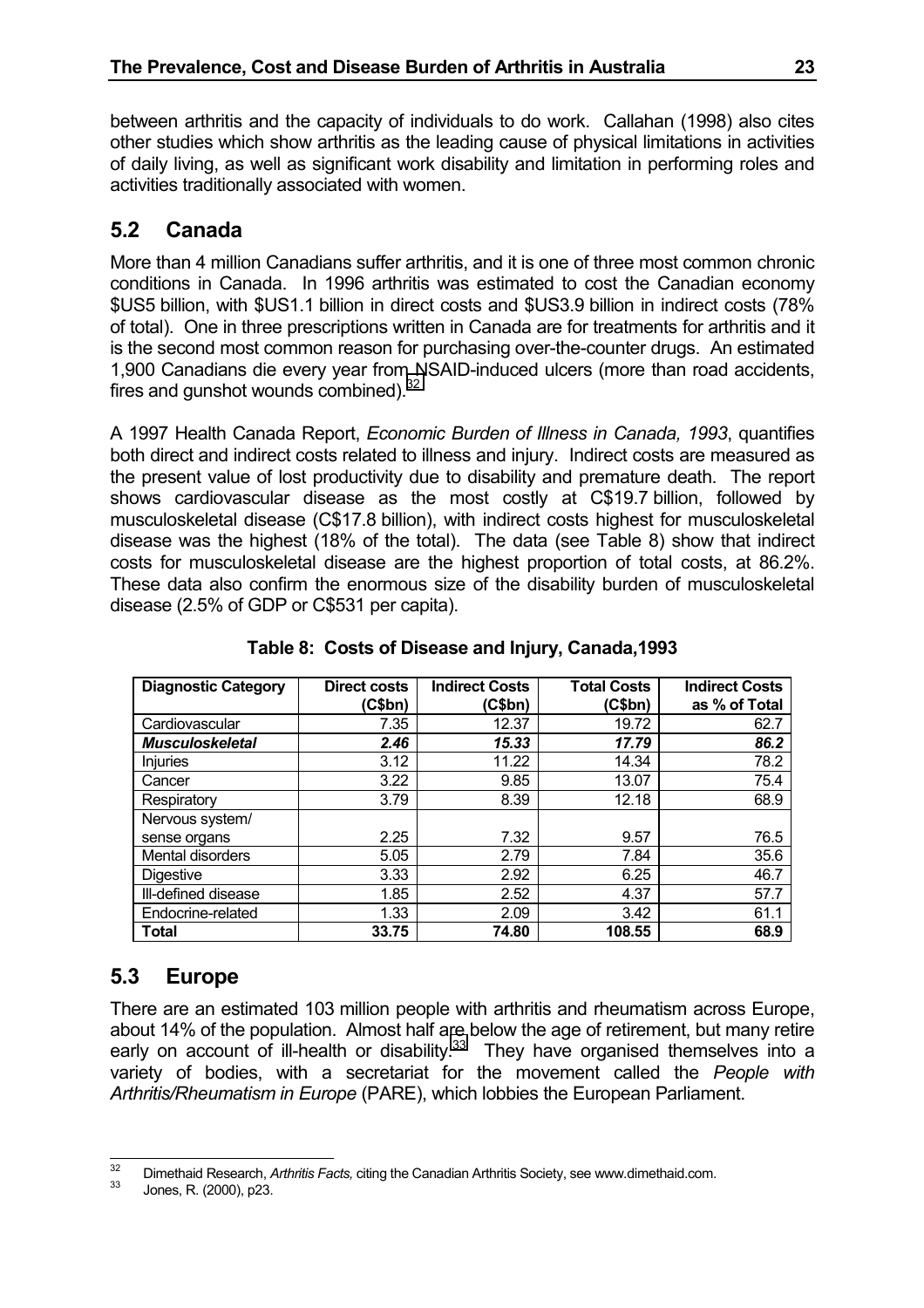# <span id="page-25-0"></span>**5.4 United Kingdom**

There are about 8 million people with arthritis in the United Kingdom, approaching 14% of the population. This includes more than 1 million with osteoarthritis, 600,000 with rheumatoid arthritis, 155,000 with gout, 115,000 with ankylosing spondylitis (a spinal form of arthritis) and 15,000 with lupus. Up to 10% of the population have conditions collectively known as soft tissue rheumatism, such a fibromyalgia, frozen shoulder and tennis elbow.

More than 3 million people in the UK are significantly disabled by a rheumatic disease. Arthritis and rheumatic diseases are the most common cause of chronic illness and account for around 20% of all doctor visits. In 1997, more than 26 million prescriptions were issued for musculoskeletal and joint diseases with a total bill of Stg205 million.<sup>34</sup>

# **5.5 Manifestos and national action plans**

Manifestos are found in most OCED countries. To date, the USA alone has formally adopted a national action plan.

The United States has, since 1999, recognised that arthritis and other rheumatic conditions are a large and increasing public health problem, leading to the development of the *National Arthritis Action Plan: A Public Health Strategy*. The NAAP was developed under the leadership of the Center for Disease Control and Prevention, the US Arthritis Foundation and the Association of State and Territorial Health Officials. It contains objectives for arthritis in national health objectives for 2010, with a three-pronged approach focusing on:

- 1. surveillance, epidemiology and prevention research;
- 2. communication and education; and
- 3. programs, policies and systems.

The NAAP is available on-line at www.cdc.gov/nccdphp.

"*The impact of arthritis has been under-recognised, and key interventions that reduce arthritis pain and health care costs have been under-used*." Kruger, J.M. et al, 1998.

On 22 June, 2000, the European Manifesto for the Third Millennium was launched in Nice, France. It was drawn up by three main bodies—the Standing Committee of the European League Against Rheumatism (EULAR), Arthritis and Rheumatism International (ARI) and the International Organization of Youth with Rheumatism (IOYR).

The Manifesto is a proposed action plan which requires policy-makers, service providers and researchers to:

- 1. Raise public awareness;
- 2. Empower people with arthritis/rheumatism by funding user-led programs;
- 3. Involve people with arthritis/rheumatism in policy development;
- 4. Develop and recognise national and international organisations of people with arthritis/rheumatism;
- 5. Provide prompt and good quality health and community services;
- 6. Ensure doctor and health professional awareness;

 $34$ Arthritis Research Campaign 2000, www.arc.org.uk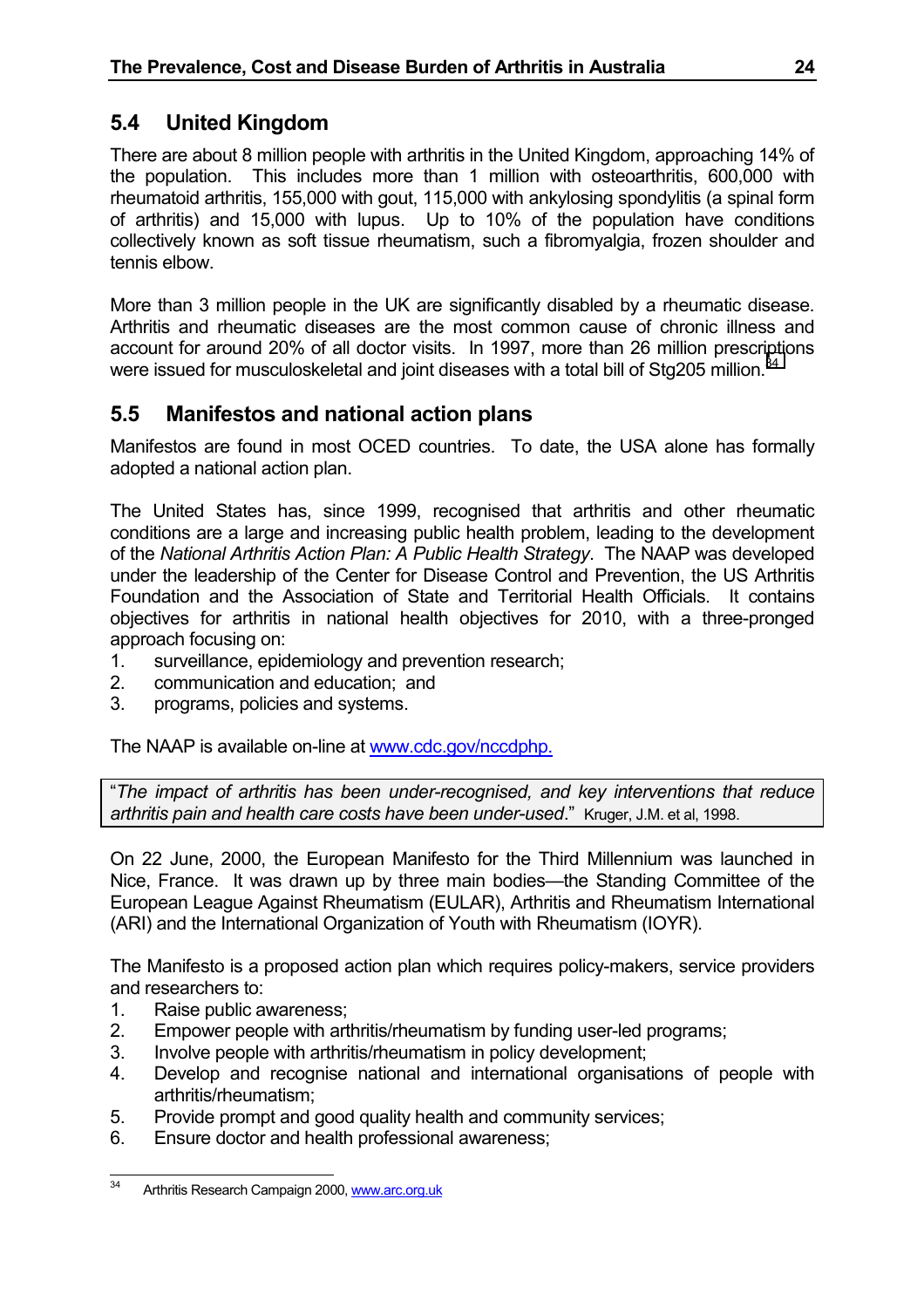- 7. Involve people with arthritis/rheumatism in helping to determine relevant medical research priorities and budgets;
- 8. Expand research into the societal impacts of arthritis/rheumatism;
- 9. Strengthen laws and regulations; and
- 10. Provide fully accessible education/training programs.

The United Kingdom does not, as yet, have a national action plan in place. Arthritis Care is, however, planning to draw up action plans and to lobby for their adoption by the National Parliaments (in England, Scotland, Wales and Northern Ireland) which are now the level of government responsible for the delivery of health care in the UK.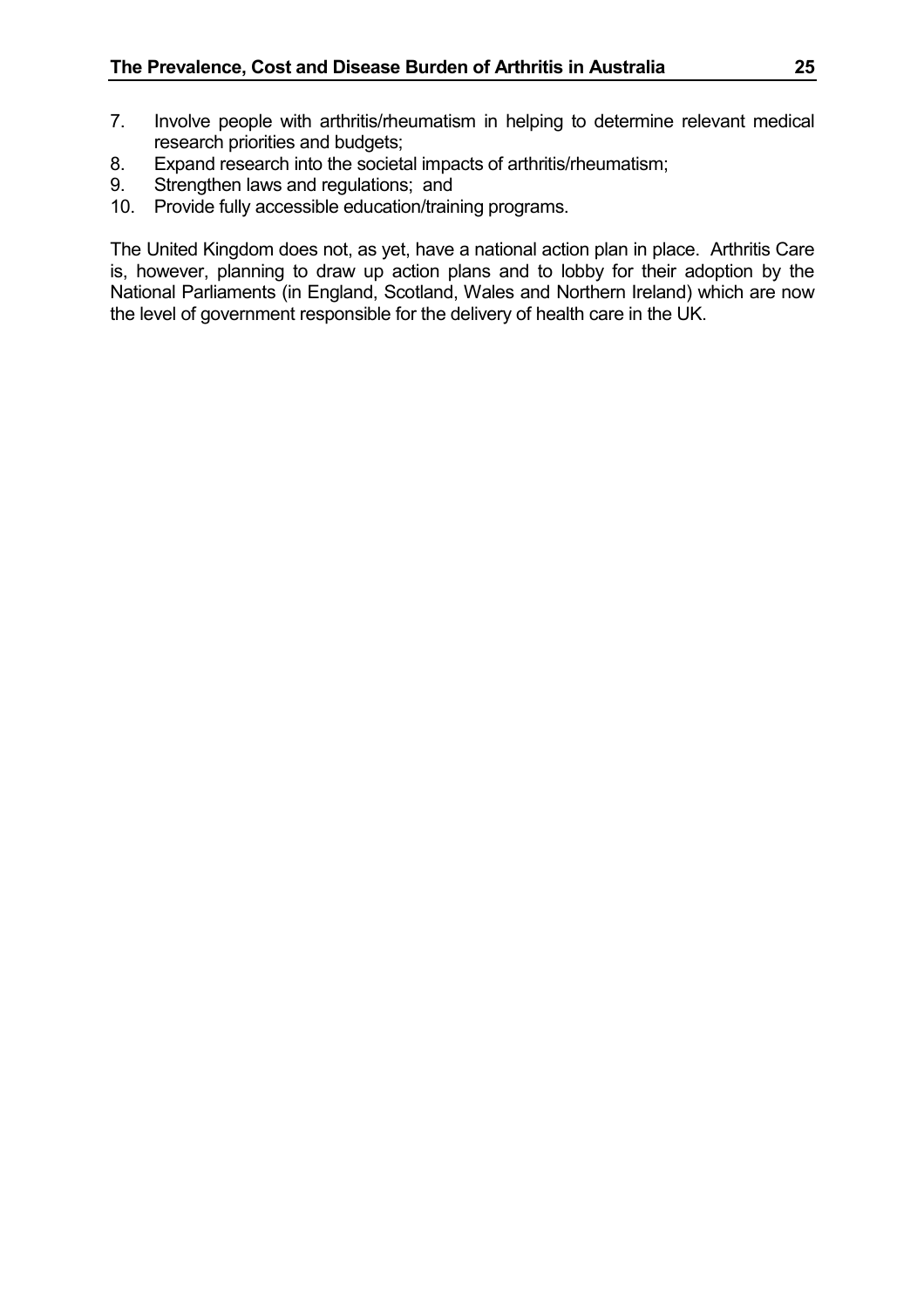# <span id="page-27-0"></span>6 The Arthritis Foundation of Australia 6 The Arthritis Foundation of Australia

# **6.1 Mission and Roles**

#### **Mission**

To improve the quality of life of people by reducing and preventing the effects of musculoskeletal disorders.

#### **Roles**

- 1. To be the central body for allocating all research grants.
- 2. To coordinate the policy directions for education and marketing programs for improved knowledge and awareness.
- 3. To be the office responsible for lobbying Federal Government.
- 4. To produce high quality publications for distributions by affiliate offices.
- 5. The national office will be funded by affiliates in accordance with an approved budget.
- 6. To dedicate greater attention to securing national sponsors for naming rights and product endorsements and other sponsorship activities.
- 7. To develop the Grandparent of the Year Award into a major fundraising activity which will culminate in an annual award of significance and prestige.

Arthritis Foundation of Australia, *Annual Report* (1999-2000), p1.

# **6.2 An Australian Action Plan for Arthritis**

The Board of the Arthritis Foundation of Australia (AFA) has made it a priority to develop an Australian Action Plan for Arthritis. The analysis in this report strongly supports the need for such a plan which is not only warranted, but overdue. Following the lead of other peak bodies internationally (such as the US Arthritis Foundation and EULAR), and in line with the AFA's mission and Roles 2 and 3 above, there is scope for activity by the Foundation towards partnership with key government bodies (in particular the Department for Health and Aged Care) and affiliated State and Territory organisations in developing an Australian Action Plan for Arthritis (AAPA).

The AAPA would aim to:

- raise awareness of the increasing incidence of arthritis in Australia within government, the medical profession and the community;
- recognise arthritis as a National Health Priority due to the pre-eminent costs of arthritis to the Australian people, in terms of both the direct costs to the health system as well as the burden of disease due to disability and premature death;
- identify objectives and implementation strategies for arthritis in national health policy, including programs for epidemiology, research, prevention, health education, early diagnosis, management and treatment; and
- build relationships and effective communication channels among AAPA partners and with Australians suffering arthritic disorders.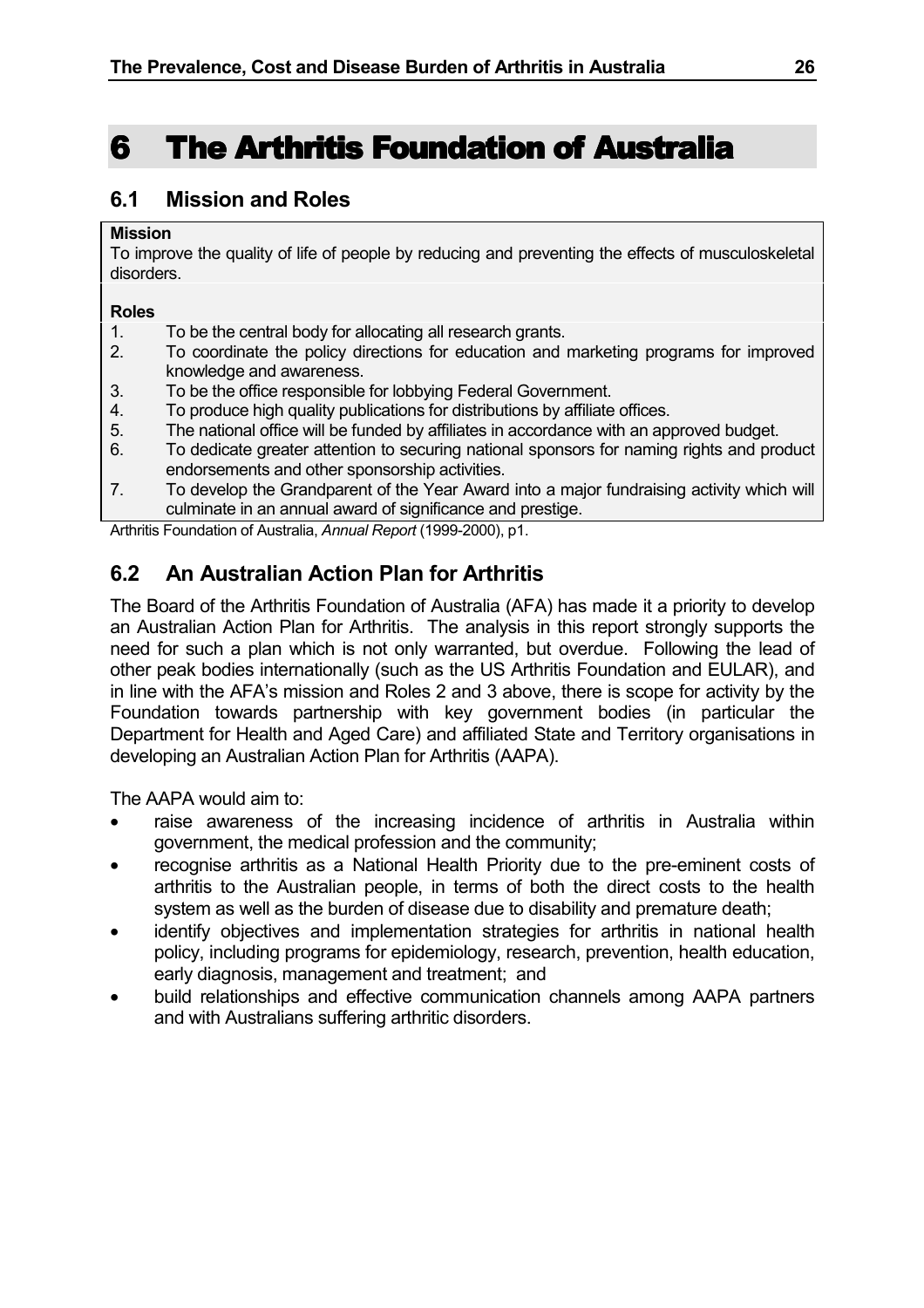# <span id="page-28-0"></span>7 Conclusions 7 Conclusions

"*The main uses of cost of illness data are in providing an economic justification for disease control action and an input into evaluating the potential cost-effectiveness of interventions for the purpose of priority setting*." Mathers et al, AIHW (1998)

The cost of arthritis, at \$8.96 billion in 2000 and 1.4% of GDP, has a significant impact on the Australian economy and subtracts from Australia's productive potential in an increasing and ongoing manner. Each year, over 80,000 years of healthy life are lost by Australians because of the disease. Currently, 3.1 million Australians (16.5% of the population), with women over-represented, suffer the effects of crippling osteoarthritis, rheumatoid arthritis and other arthritic disorders. Moreover, the chronic nature of many arthritic diseases is being linked to depression and other dysfunction. Most people with arthritis (60%) are of working age, adding to the socioeconomic aspects of the disease. The problems are worsening as the population ages—for the individuals concerned, their families, their voluntary carers, the health system, the social welfare system, the labour force and the national income.

Despite the huge prevalence and costs of the disease, arthritis has received very little public policy attention in Australia. This paper has shown that, when compared to the six National Health Priority areas—cardiovascular disease, cancer, mental health, injury, diabetes and asthma—the prevalence, financial costs and burden of disease attributable to arthritis are of comparable and frequently greater importance. Unlike in Europe and North America, where the burgeoning arthritis epidemic has prompted responses such as the European Manifesto and the National Arthritis Action Plan in the United States, there has been no notable public policy response in Australia to the launch by the World Health Organisation of the international Bone and Joint Decade, 2000-2010.

As is the case with other chronic diseases such as diabetes, there is ample evidence that early diagnosis and commencement of appropriate management programs, including well-directed self-management programs, will produce long term health benefits to patients and reduce costs to the community.<sup>35</sup>

There is much that can and still needs to be done to relieve the suffering caused by arthritis in Australia, through preventative measures, interventionist treatments and selfhelp programs. Research into the disease could be accorded a far higher national priority. The Arthritis Foundation of Australia and its affiliated State and Territory bodies provide an excellent and well-organised network for communication between those suffering arthritis and health policy makers. As the peak organisation responsible for lobbying government and overseeing awareness and research programs, the AFA is taking the initiative to call for an Australian Action Plan for Arthritis (AAPA). The findings in this report provide strong support for the AFA's actions in this area.

<sup>35</sup> <sup>35</sup> See, for example, Lorig, K.R. et al (1993) and Kruger JM et al 1998.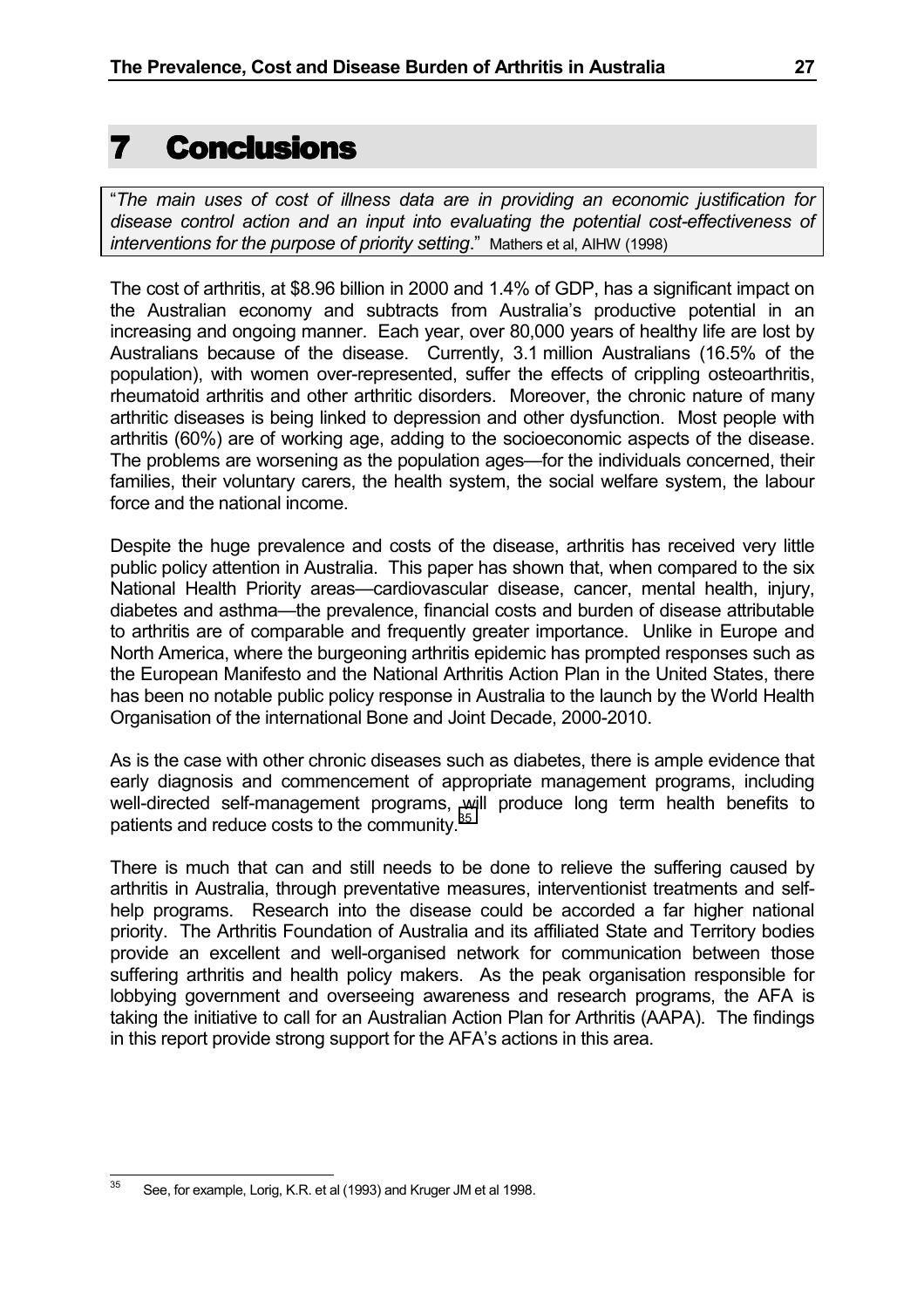# <span id="page-29-0"></span>Appendices

### **Bibliography**

Access Economics (1994), *The Arthritis Foundation of Australia Submission to the Industry Commission Inquiry into Charitable Organisations*, April 1994

Arthritis Foundation (United States), ASTHO, CDC (1999), *National Arthritis Action Plan: A Public Health Strategy*, available on www.cdc.gov/nccdphp

Australian Bureau of Statistics (1997), *1995 National Health Survey: Summary of Results,* Cat.No.4364.0.

Australian Institute of Health and Welfare (2000), *Australian Hospital Statistics 1998-99*, Health Services Series No. 15, AIHW Cat. No. HSE 11.

Bellamy, N., Brooks, P.M., Campbell, J., Drane, D. and F. Dupen, D. (1994) "An Australian Survey of Current Prescribing Practices of Methotrexate in Rheumatoid Arthritis", *Australian and New Zealand Journal of Medicine* 24: 214-216.

Brooks, P.M. and Hart, J.A.L. (2000) "The Bone and Joint Decade: 2000-2010", *Medical Journal of Australia,* Vol. 172, pp307-308.

Callahan, L.F. (1998), "Prevalence and Impact of Arthritis in Women", *Medicine and Behaviour,* April 1998, reprinted on www.medinfo.source.com/mb/mb980433.html

Department of Health and Family Services, the Australasian Faculty of Musculoskeletal Medicine, and the Bone and Joint Institute of the University of Newcastle (1997) *The National Musculoskeletal Health Initiative: Rationale and Methods—a guide prepared by the Directorate,* 2 May 1997.

Garvan Research Foundation (1998) "Lifelines—beyond the pain barrier" *The Garvan*, Spring 1998.

Hazes, J.M. and Woolf, A.D. (2000) "The Bone and Joint Decade 2000-2010", *Journal of Rheumatology,* Vol. 27, pp1-3.

Jones, R. (2000) "Manifesto for the Third Millennium", *The Patient's Network*, Vol. 5, No. 3, 2000.

Kruger, J.M., Helmick, C.G., Callahan, L.F., Haddix, A.C., (1998) "Cost-effectiveness of the Arthritis Self-help Course", Archives of Internal Medicine, Vol. 158, June 8, 1998.

Lorig, K.R., Mazonson, P.D., Holman, H.R., (1993), "Evidence suggesting that health education for selfmanagement in patients with chronic arthritis has sustained health benefits while reducing health care costs", *Arthritis and Rheumatism*, Vol. 36, No. 4, April 1993.

Lorig, K.R., Sobel, D.S., Stewart, A.L., Brown, B.W. Jr, Bandura, A., Ritter, P., Gonzalez, V.M., Laurent, D.D., Holman, H.R. (1999) "Evidence suggesting that a chronic disease self-management program can improve the health status while reducing hospitalization: a randomized trial", *Medical Care*, 37(1):5-14, Jan. 1999.

Manners, P.J. and Diepeveen, D.A. (1996) "Prevalence of Juvenile Chronic Arthritis in a Population of 12- Year-Old Children in Urban Australia", *PAEDIATRICS*, Vol. 98 No. 1, July 1996.

Mathers, C., Vos. T., Stevenson, C. and Begg, S.J. (2000) "The Australian Burden of Disease Study: measuring the loss of health from diseases, injuries and risk factors", *Medical Journal of Australia,* Vol. 172, 19 June 2000.

Mathers, C., Vos, T. and Stevenson, C. (1999) *The burden of disease and injury in Australia*, AIHW Cat. No. PHE<sub>17</sub>

Mathers, C. and Penm, R. (1999) *Health system costs of injury, poisoning and musculoskeletal disorders in Australia 1993-94,* Health and Welfare Expenditure Series No.6, AIHW.

Mathers, C., Stevenson, C., Carter, R. and Penm, R. (1998) *Disease costing methodology used in the Disease Costs and Impact Study 1993-94,* Health and Welfare Expenditure Series No.3, AIHW.

Murray, C.J.L. and Lopez, A.D. (eds) (1996) *The Global Burden of Disease*. Geneva, Cambridge, Mass., Washington. Published by The Harvard School of Public Health, on behalf of WHO and The World Bank, distributed by Harvard University Press.